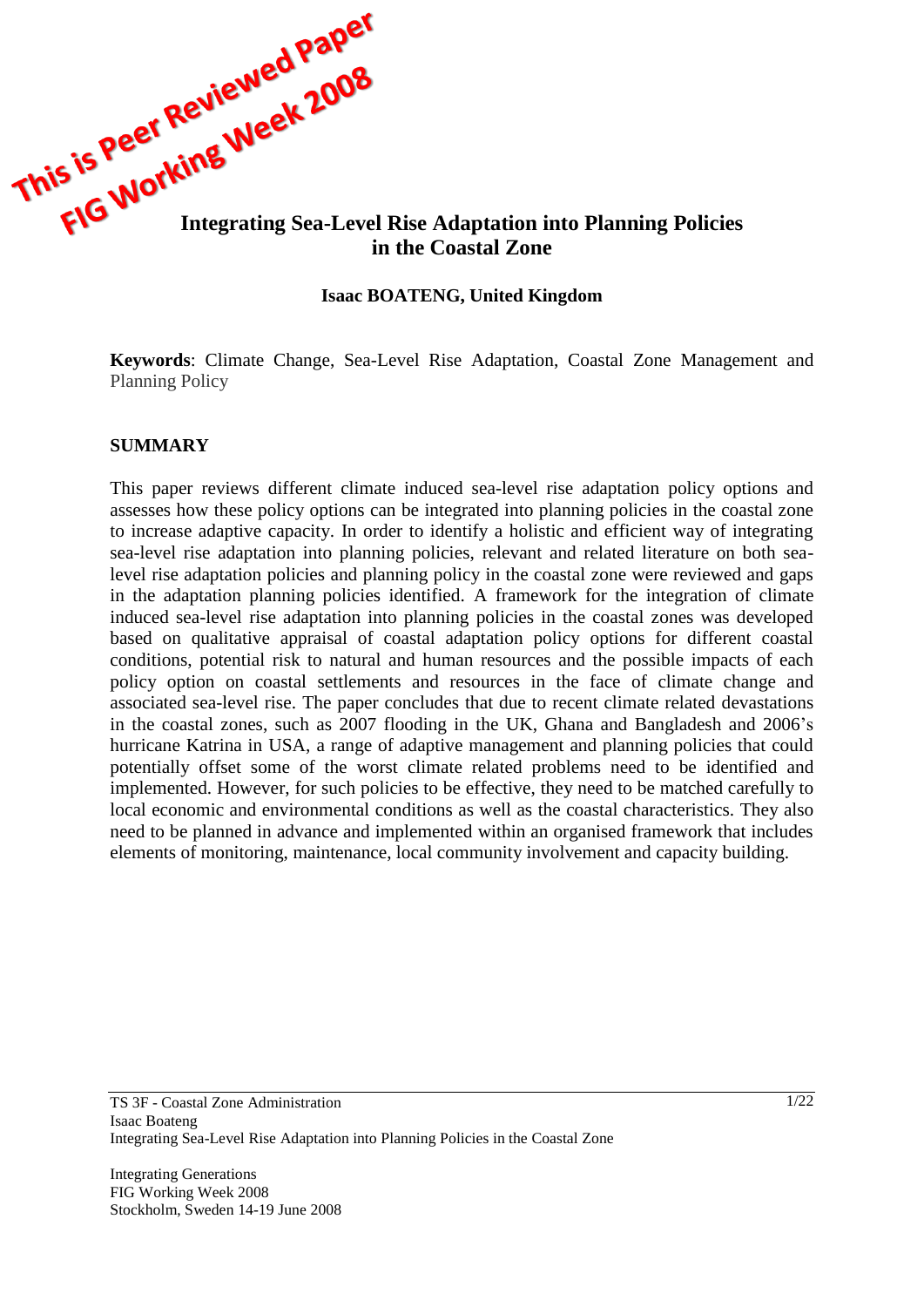# **Integrating Sea-Level Rise Adaptation into Planning Policies in the Coastal Zone**

#### **Isaac BOATENG, United Kingdom**

### **1. INTRODUCTION**

There is increased scientific understanding and a very high confidence of the dangers and impacts of climate change on natural ecosystem, managed and human systems and the capacity of these systems to adapt to their vulnerability. The biggest danger, many experts warn, is that climate change will cause sea levels to rise increasingly rapidly. The Intergovernmental Panel on Climate Change (IPCC) Fourth Assessment Report, published in 2007, has the following projections: temperature is likely to rise between  $1.1^{\circ}$ C and  $6.4^{\circ}$ C by 2099 and sea level likely to rise between 0.18m – 0.59m by 2099. Arctic summer sea ice may disappear by the second half of the century; increase in heatwaves is very likely and increase in tropical storm intensity likely, the latter being likely to cause severe problems for tropical developing countries. Walsh et al (2004) indicated that although scientific evidence for future sea-level rise seems convincing, the available estimates of future sea-level rise are not sufficient for planning purposes because of high uncertainties. However, the IPCC, (2007) report concluded that there is a greater certainty (at least 90% certain) that human emissions of greenhouse gases rather than natural variations are warming the planet's surface and most likely to cause sea level to rise.

Nicholls, et al (2007) acknowledged that since the IPCC Third Assessment Report (TAR), our understanding of the implications of the climate change for coastal systems and low-lying areas has increased substantially and the level of uncertainty has reduced considerably. Six highly confident coastal planning policy-related facts that emerged from the IPCC 2007 report are:

- Coasts are experiencing the adverse consequences of hazards related to climate and sea-level rise.
- Coasts will be exposed to increasing risks, including coastal erosion, over coming decades due to climate and sea-level rise.
- The impact of climate change on coasts is exacerbated by increasing human-induced pressures.
- Adaptation for the coasts of developing countries will be more challenging than for coasts of developed countries, due to constraints on adaptive capacity.
- Adaptation costs for vulnerable coasts are much less than the cost of inaction.
- The unavoidability of sea-level rise, even in the long-term, frequently conflicts with present-day human development pattern and trends.

Rising sea-levels is particular problems in the world because a majority of the world"s population lives in coastal areas and hence many of the world"s built assets are located in the coastal zone. Sixty percent of the world"s 39 metropolises with a population of over 5 million are located within 100km of the coast, including 12 of the world"s 16 cities with populations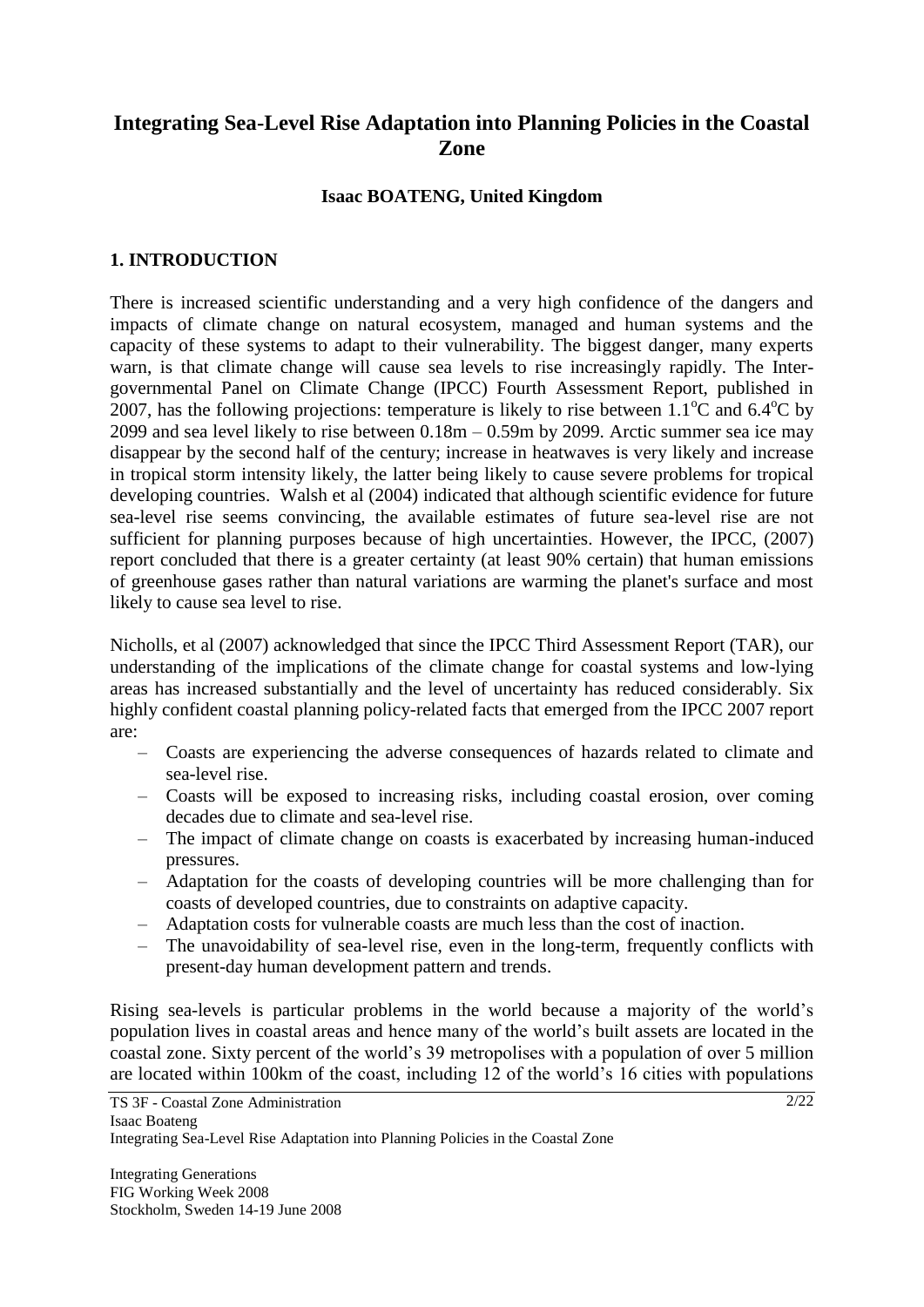greater than 10 million (IPCC, 2007). The growing trends of human development along coasts exacerbate their vulnerability due to increased risk to life and property. Dang, (2003) identified that in China, 100 million people have moved from inland areas to the coast in the last twenty years. Nicholls and Mimura (1998) have estimated that 600 million people will occupy coastal floodplain land below the flood level by 2100. Quite apart from this, a significant amount of the world"s most diverse and productive resources are located in the coastal zone. This implies that a significant adverse effect of climate change induced sea-level rise is likely to have a huge impact on the world population and the world economy. The possible impacts of sea-level rise on the coastal zone include:

- Increased inundation (flooding) of coastal land, which may cause loss of life and property;
- More frequent storm-surge flooding, which may cause destruction of life, property and beaches and severe shoreline erosion e.g Hurricane Katrina;
- Accelerated coastal erosion, which may also cause destruction of coastal properties and possibly loss of life;
- Seawater intrusion into fresh and groundwater sources thus reducing the supply of fresh water in coastal towns;
- Altered tidal range in estuaries and tidal river systems which may destroy estuarine ecosystems; and
- Change in sedimentation patterns.

These impacts coupled with increased temperature, rainfall and storm associated with climate change could cause severe impacts to coastal developments, resources and the coastal economies. Such impact on coastal economies will go a long way to affect the global economy, since every country, including landlocked countries, depend on the coast in some form. It must be noted, that the extent of the impact of sea-level rise on countries depends on many factors including:

- the nature of the coastline and the level of exposure (delta, marsh, estuary lowlands/uplands, soft geology/hard geology etc);
- the nature and value of developments on vulnerable coastal lands;
- the capacity and affordability to build defence and protection schemes;
- the natural adaptive capacity of the coast;
- adaptation planning and mitigation and
- availability of cost effective sources of alternative supply of goods and services to the hinterland, landlocked countries in times of climate hazards.

It is important to mention that sea level changes are caused by many factors. Bird, (2000) outlined the causes of sea level change under four broad themes. They are: (1) eustatic movement of the sea level, (2) steric changes, (3) sedimentation and (4) tectonic movements. The first two factors involve increase or decrease of the volume of water in the ocean basins as a result of a rise and fall in the water supply from the earth interior or an increase in atmospheric temperature resulting in warming and expansion of the ocean"s water and vice versa. The last two factors, on the other hand, cause sea level change through reduction of the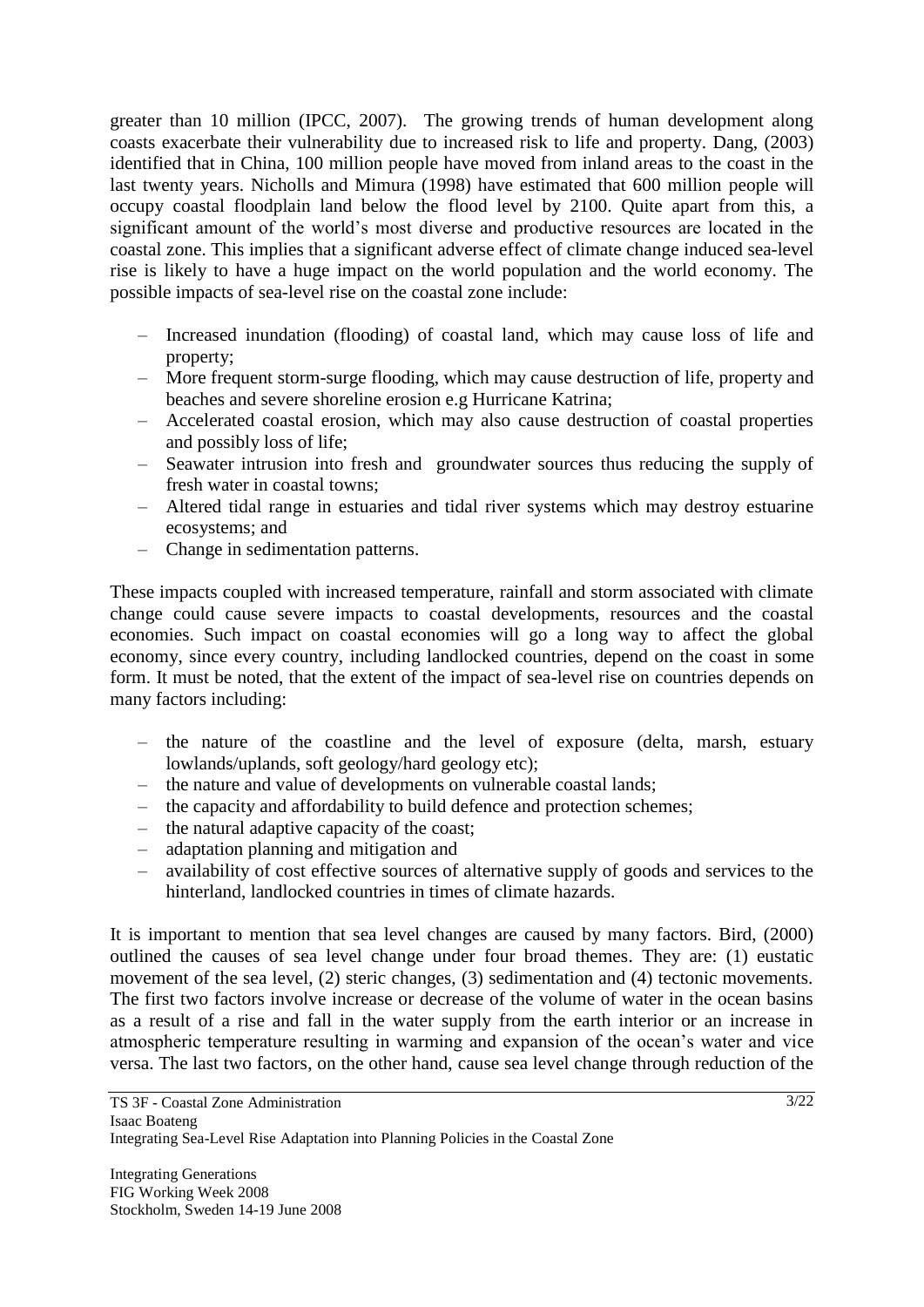ocean basin and upward or downward movement of the earth crust. The two important points worth noting are:

- Sea level change caused by the last two factors are relatively local but sea level change caused by the first two are world-wide because the oceans are inter-connected (Bird, 200).
- It is probably much easier to plan for the adaptation to sea level change caused by temperature changes (because it evolves over time) than planning for the adaptation to sea level change caused by tectonic movements, since their occurrence is more sudden.

These two points have informed the recent international research into climate change and associated sea level rise as well as the world-wide education on issues of climate change and the international advocacy for mitigation and adaptation of the impacts of climate change.

The IPCC, (2007) identified that one way of increasing adaptive capacity is by introducing the consideration of climate change development planning, by including adaptation measures in land-use planning and infrastructure design and measures to reduce vulnerability in existing disaster zones. The threats of climate change are so clear and the time to start planning is now. Perhaps, the way to achieve sustainable settlement and development in the coastal zone is the integration of sea-level rise adaptation into planning policies in the coast zones *now* so that we can reduce, if not prevent, the potential deleterious impacts of sea-level rise on settlements and development in the coastal zone.

In fact, the need to prepare adaptive responses to reduce impacts of climate induced sea-level rise on coastal zones cannot be overlooked, irrespective of the possibility of mitigating some of the more extreme effects through emissions controls. Adaptive capacity varies from one coastal community to another due to differences in: coastal topography; physical exposure; human settlement patterns; climate; scientific technology and economic development. Despite these variations, the policy making process and the planning systems required for sustainable adaptive action is very complex due to several limitations imposed by the significant uncertainties in the projection of sea-level rise, financial considerations and numerous physical, social, economic, legal and political factors which, make many countries more vulnerable because they have inadequate adaptive capacity in financial, planning, social, economic, legal and in some case political considerations.

## **2. METHODOLOGY**

In order to identify a holistic and efficient way of integrating sea-level rise adaptation into planning policies, a literature review was conducted on both sea-level rise adaptation policies and planning policies in the coastal zone. Based on the literature review, the core strategies of sea-level rise adaptation, objectives and terms of reference for integrating sea-level rise adaptation into planning policy in the coastal zone were identified. Then qualitative appraisal of coastal adaptation policy options for different coastal conditions was undertaken based on an appraisal of potential risk to natural and human resources and the possible impacts of each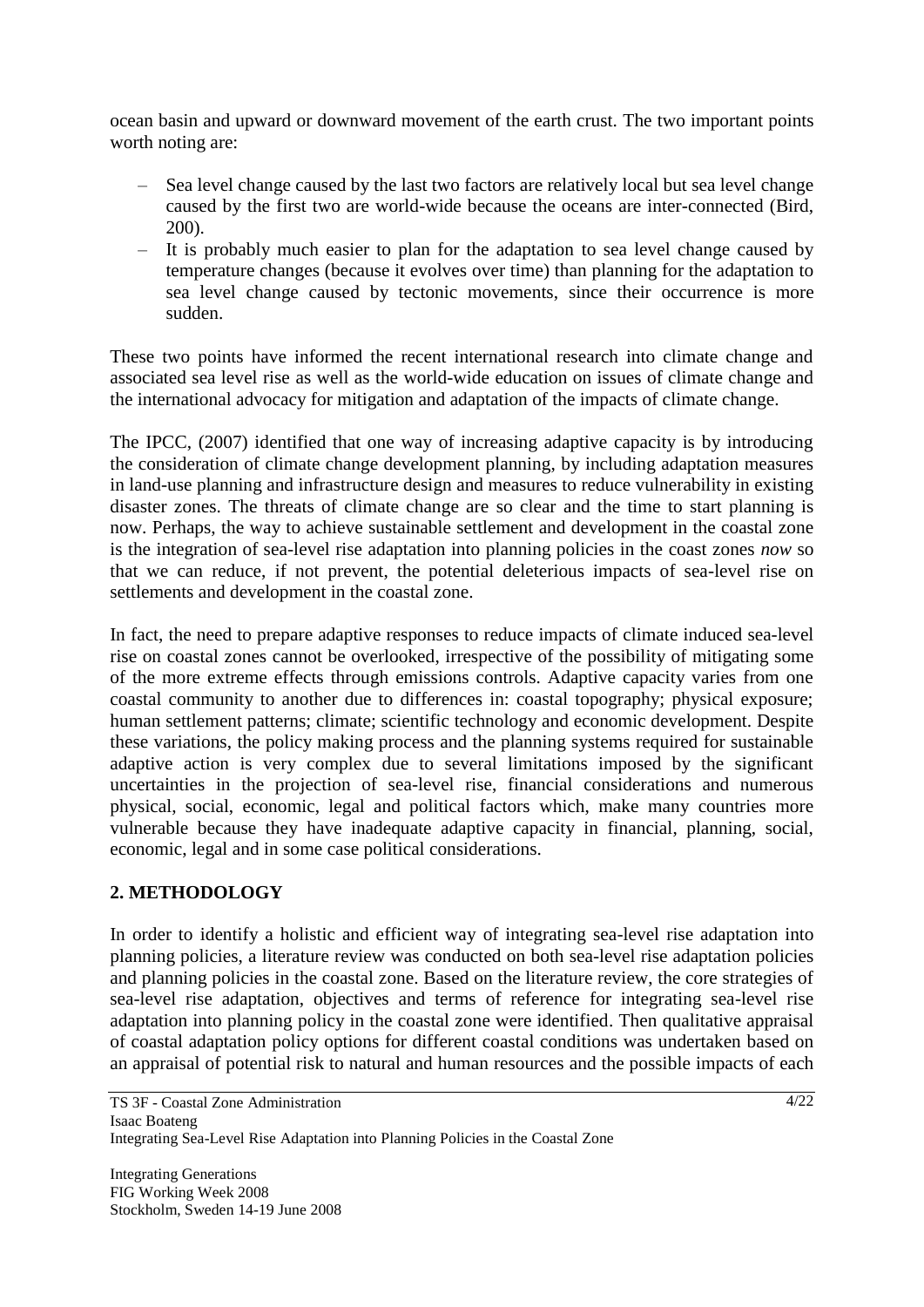policy option on a coastal settlements and their resources should sea level rise. Preferred policy options that should be adopted, given the human development and the physical condition of a given coastline, were recommend. This was used as a basis for the development of a framework for integrating sea-level rise adaptation into planning policy in the coastal zone. Figure 1 below provides an illustration of the methodology.



**Figure 1:** Outline of Methodology

### **3. SEA LEVEL RISE ADAPTATION POLICIES**

Adaptation to environmental change is a fundamental human capability and is not a new concept (Easterling et al, 2004). Throughout the ages, human societies have shown a strong capacity for adapting to different climatic conditions and environmental changes. The resilience and flexibility exhibited in the patterns of human settlements show an inherent desire and some measure of capacity to adapt. However, our understanding of human adaptive capacity is less developed than our understanding of responses by natural systems, which limits the degree to which we can quantify societal vulnerability in the world"s coastal regions (Nicholls et al, 2007).

Adaptation actions and strategies present a complementary approach to mitigation. While mitigation can be viewed as reducing the likelihood of adverse conditions, (e.g. through greenhouse gas emissions policies) adaptation can be viewed as reducing the severity of many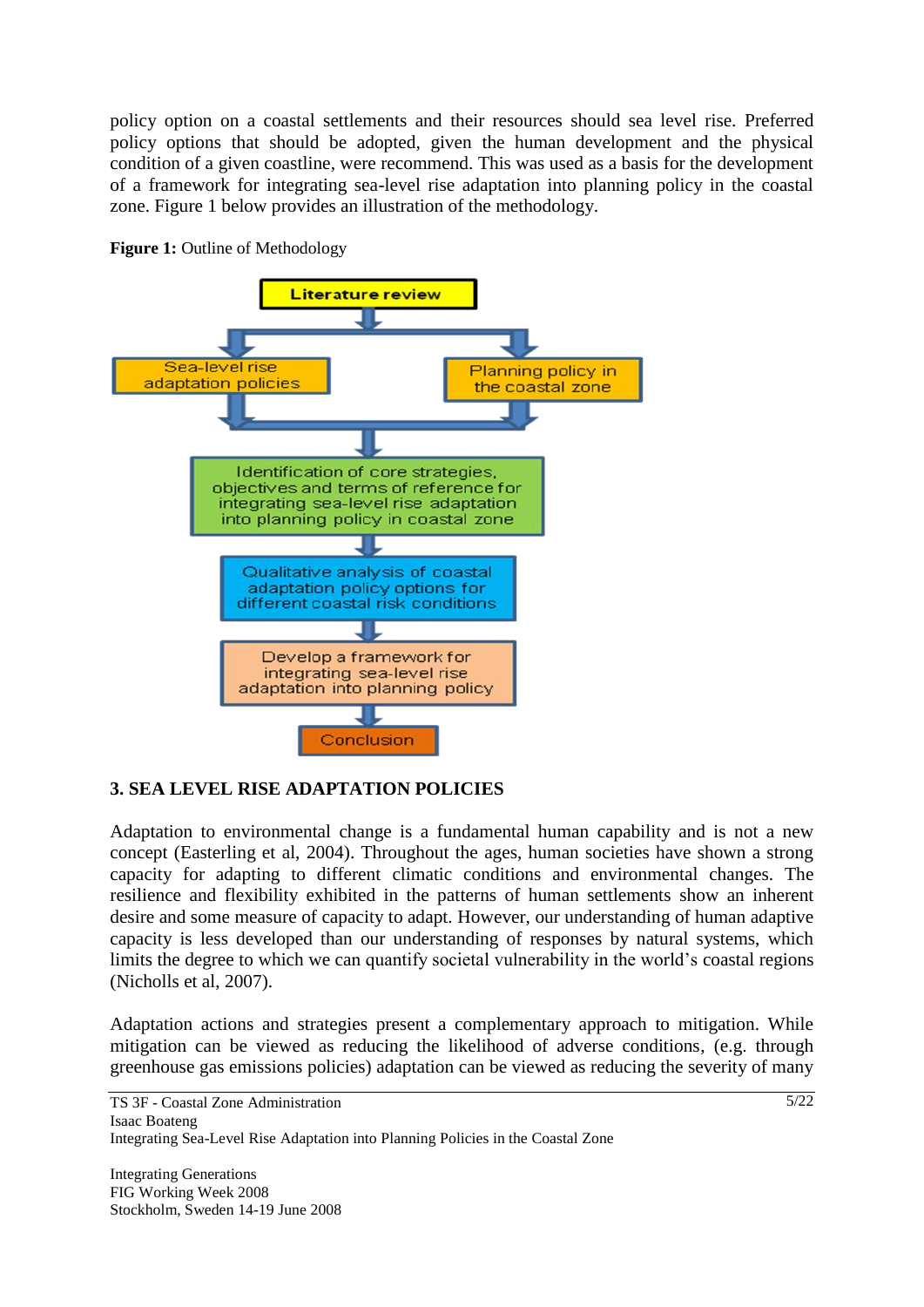impacts in response to a projected change or actual change in the climate or other changes in the environment. In fact, adaptation aims to enhance or encourage positive effects whilst minimising negative ones. Adaptation may be either planned or spontaneous.

### **3.1 Climate change adaptation strategies**

McCulloch, et al (2002) categorised climate change adaptation strategies as follows:

- Prevent the loss adopt measures that reduce vulnerability to climate change;
- Tolerate the loss do nothing to reduce the vulnerability, and absorb the cost of the losses as they occur;
- Spread or share the loss do not reduce vulnerability, but spread the burden of the losses over different systems or populations (this is how insurance works);
- Change the affected activity stop doing things that cannot cope with changes in climate, and substitute other activities; and
- Change the location of the activity move the activity or system to a more favourable location.

However, Easterling, et al, (2004) viewed adaptation as a risk-management strategy: that is neither free of cost nor foolproof, and the worthiness of any specific actions must therefore carefully weigh the expected value of the avoided damages against the real costs of implementing the adaptation strategy. Thus, there is a need for comparative assessment of adaptation policies and strategies so that those likely to be most effective in particular circumstances can be identified for implementation. Easterling, et al (2004) observation implies that any adaptation policy option that is selected for a given coastal settlement must be based on cost benefit analysis.

### **3.2 Coastal Response Options to Sea-Level Rise**

Biljsma *et al.* (1996) identified three possible coastal response options to sea-level rise, which were adopted by IPCC (2001) comprising: Protection; Accommodation; and Retreat.

**The Protection** policy aimed at protecting the land from the sea so that existing land uses can continue, by constructing hard structures as well as using soft engineering measures. The first shortfall of protection policy is that it is generally costly and has limited or finite long term effectiveness. It may me toppled by storm surge and other extreme weather conditions associated with climate change (e.g. Hurricane Katrina in New Orleans, 2006). It tends to overly control or operate against natural processes and can trigger effects detrimental to longterm sustainability. For instance seawalls may be effective as flood protection, but in an open coast with long wave fetch, wave reflection and scour at the base of a seawall can cause loss of beach in front of the seawall (Krauss and McDougall, 2006). Even in a sheltered coastline, local waves in a storm surge may lead to the failure of a protection structure. Groynes are effective where there is significant longshore drift, but they can be subject to bypassing, and do not address crosshore transport losses. Hard structures usually require regular maintenance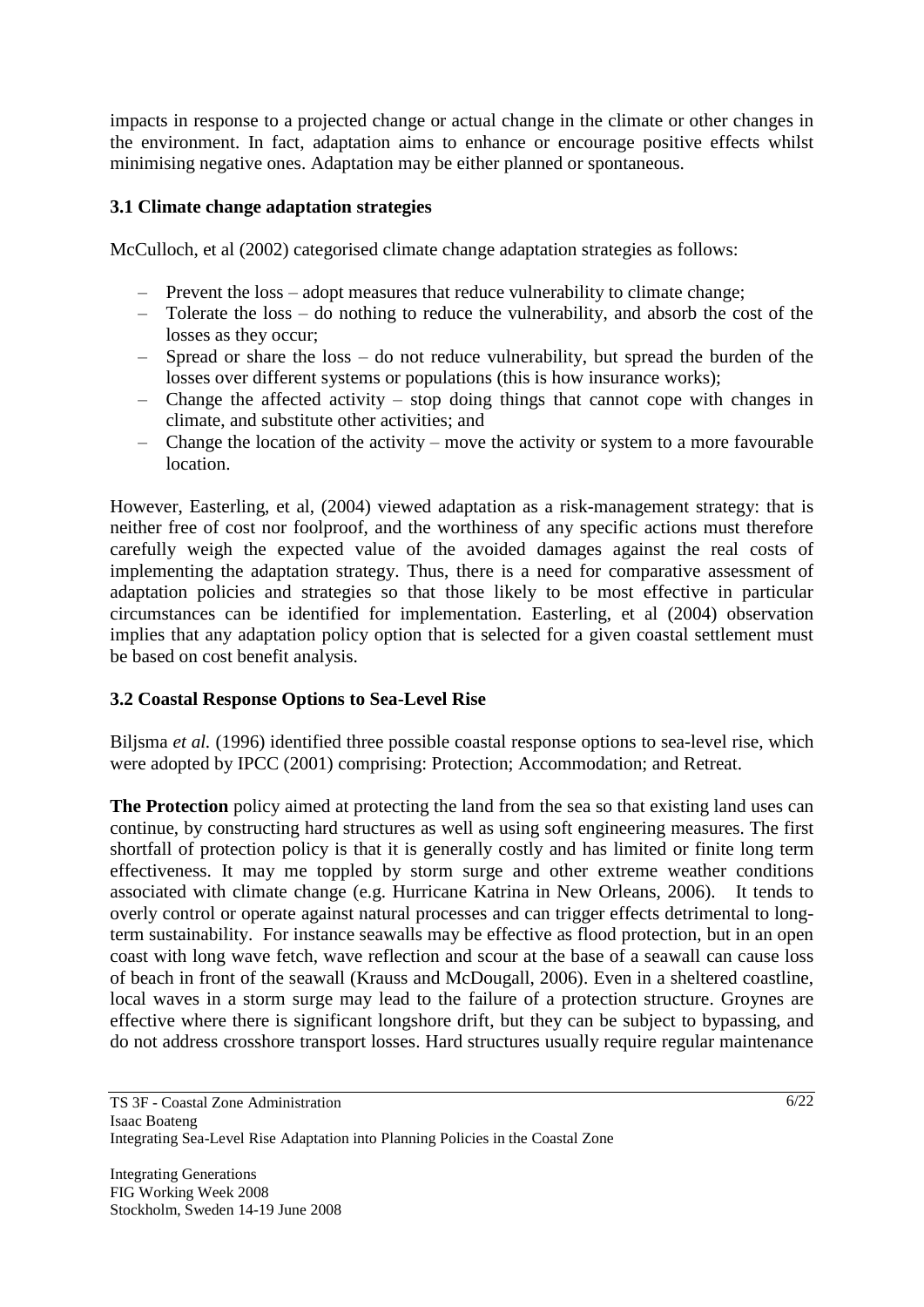to achieve full longevity and this is not always adhered to leading to earlier than anticipated failures.

One negative impact of protective structures is the "knock-on effect". Seawalls for instance almost always cause terminal scour (out flanking) downdrift. Groynes also may succeed in trapping sediment updrift and cause starvation (erosion) of sediment downdrift and possibly lead to the continuous construction of expensive groynes or other forms of protective structure along the entire coastline.

"Soft" engineering methods such a beach replenishment or artificial breakwaters are used increasingly amongst developed countries and offer opportunities to avoid some of the problems associated with hard structures (e.g. Hamm et al. 2002). However, these techniques do require better technical knowledge and continued monitoring for effective performance. However, in spite of the short-comings of the protection policy, it may still be the best sea level rise adaptation policy depending on the values of properties along the coastline, the cultural heritage of the local people as well as the contribution of the vulnerable coastal resources to the local and national economy.

**The Accommodation** policy implies that people continue to occupy the land but make some adjustments to properties and activities. The policy involves: redesigning of structures (e.g. elevating buildings and strengthening foundations) to minimise impact of flooding and; zoning and proper land use policy to encourage only low capital investments on vulnerable lands; soft approaches like dyke opening, wetland renewal, dune rehabilitation and beach refeeding to enhance natural resilience; drainage modifications for built up areas that might become inundated; growing flood or salt-tolerant crops; and storm warning, preparedness and evacuation schemes.

Accommodation allows wetlands and other natural coastal features to migrate inland through wash-over and tends not to result in the environmental problems that can occur with protection. It reduces risks without the expense of full protection, but it does not completely reduce risk. Indeed, substantial risks can remain if measures are not implemented carefully (e.g. storm warnings available, but communications with rural areas are poor and without education of local populations) appropriate reactions may not be made. Because of the problem of significant residual risks these methods alone may not be suitable for densely populated cities and centres of economic activity. However, the measures can be implemented at community level and may be suited to developing countries supported by appropriate technical guidance.

**Retreat** involves either only a partial, or perhaps no attempt to protect the land from the sea. In an extreme case, the coastal area is abandoned and coastal landforms and ecosystems are allowed to shift landwards. This policy option is recommended for highly vulnerable coastlines, where the market cost and/or technical difficulty of protecting the coast far exceeds the benefits of providing protection. To be effective, vulnerable populations and infrastructure need to be shifted away from hazardous zones. The potential benefits of this policy include savings on cost of defences, habitat and wetland conservation and maintain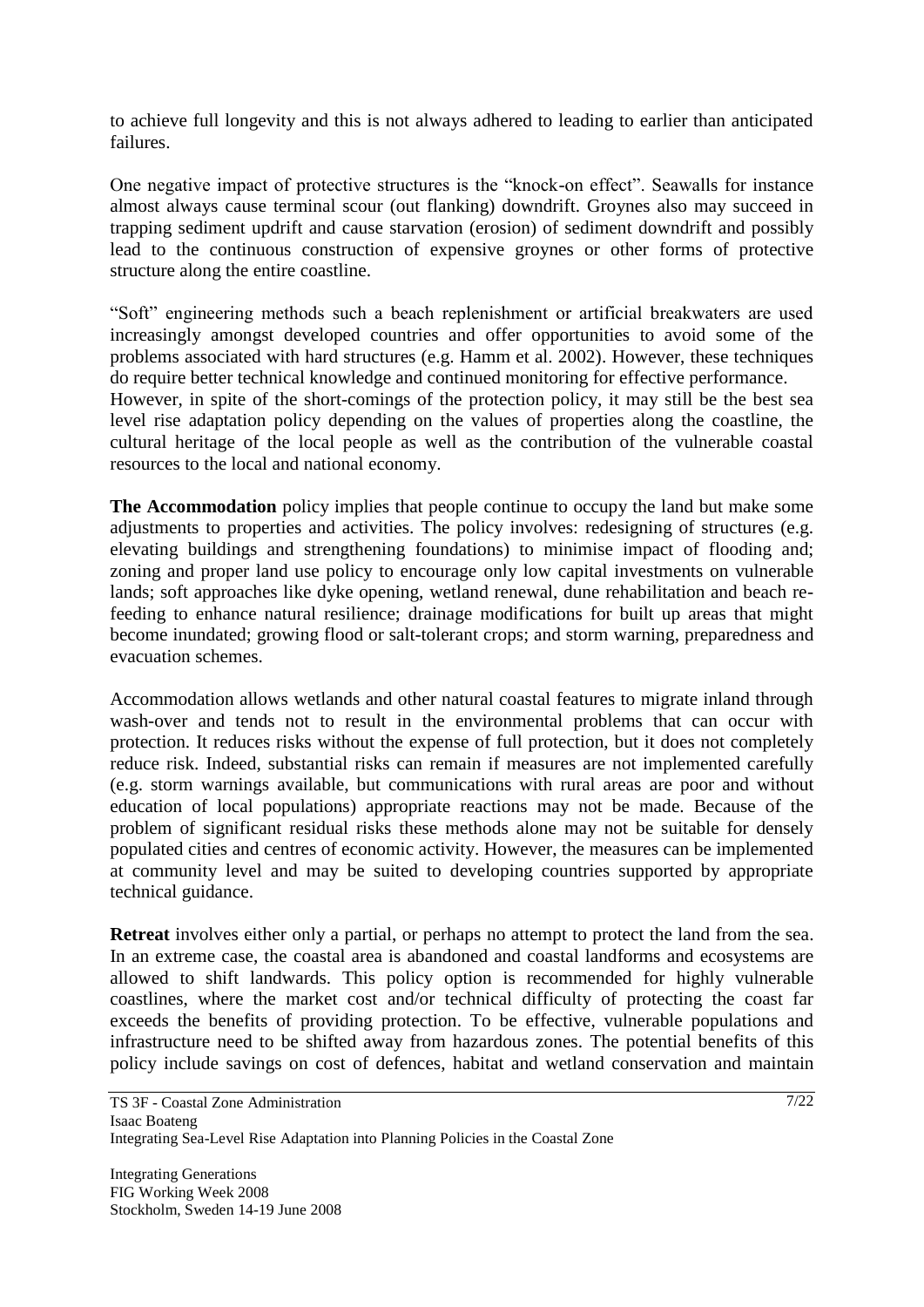aesthetic value of the coast. The opportunity cost of obtaining these benefits includes loss of land, properties, heritage and payment of high compensations.

Effective organised retreat, rather than simply doing nothing, does require planning and organisation within a strong governmental framework and does assume that land is available to support displaced populations. Implementation requires legislation and regulations that prevent development and possibly settlement on vulnerable coastal lands and properties. It may involve public education, taxation, insurance and zoning policies. In fact, in areas where reliable data on historical rate of shoreline recession are available, a setback distance may be fixed based on predicted rate of recession into the future. The success of this policy depends on the ease with which vulnerable communities can be resettled inland which in developed countries appears conditional on the willingness of government and local authorities to pay compensation. In developing countries this may not be possible due to inadequate funding to provide housing and the payment of compensation.

#### **3.3 The Process of Coastal Adaptation**

Klein and Nicholls (1999) argue, that the adaptation polices proposed by Biljsma *et al.* (1996) have not necessarily been effective in assessing the wide range of technical, institutional, economic, and cultural elements in different localities. Indeed, they observed that the methodology could be limited by a protection-oriented response rather than consideration of the full range of adaptation options. Klein *et al.* (2000) argued that successful coastal adaptation embraces more than just selecting one of the technical options to respond to sealevel rise; it is a more complex and iterative process, with a series of policy cycles. They identified four steps which can be distinguished in the process of coastal adaptation. The four steps are:

- Information collection and awareness creation
- Planning and design
- Implementation
- Monitoring and
- Evaluation.

According to Klein et al (2000) if the four steps of coastal adaptation process above are adhered to before and after the selection of the coastal adaptation policy option and implementation of the selected policy option, positive results can be achieved. The reason is that following the first two steps should significantly improve knowledge, and participation, which will in turn; enable a much better informed selection of coastal adaptation policy that would be suited to both natural and human conditions and also acceptable to the local population. These last three steps are equally important since the selected adaptation policy option needs to be implemented and also monitored after implementation of the policy, so as to identify any uncertainties, gaps in coverage and allowing amendments where necessary (see figure 2). Evaluation is also required to enable policy makers to assess how the policy is achieving its objectives.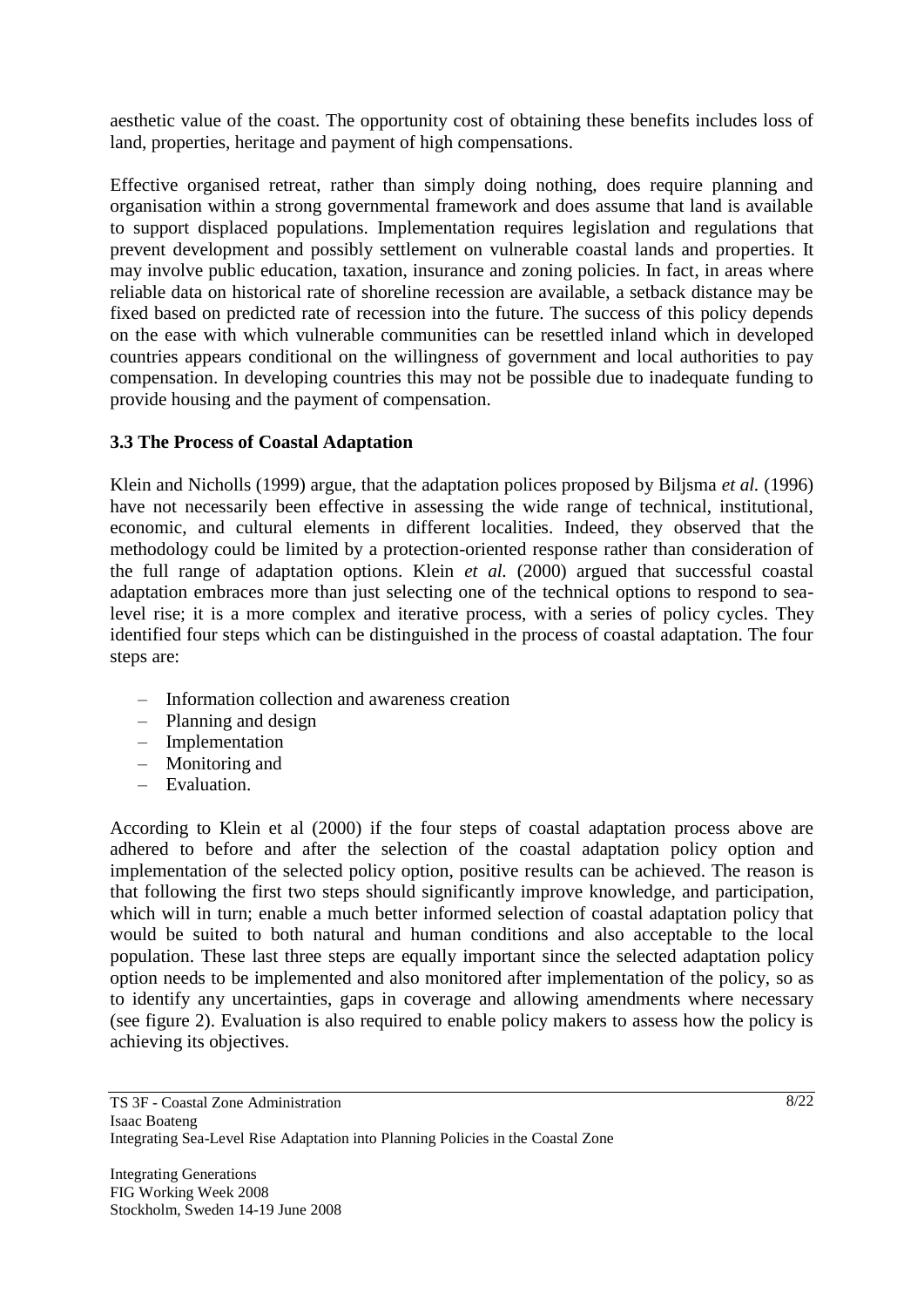This implies that adaptive measures will need to be planned well in advance, but only implemented when appropriate, according to proximity of the risk and the "lead-in" time of the measure under consideration. IPCC, (2007) observed that there is inadequate data and literature on climate change and sea-level rise in developing countries. This situation may affect adaptation planning and adaptive capacity in the development countries. Perhaps, it is worth noting that developing countries will have to start their capacity building and institution development now if they are to be able to implement adaptive measures successfully when required. There is the need for developing countries to study the natural processes of their coastline, identify flood and erosion risk areas (preferably using a zoning approach), and design a basic form of shoreline management framework and monitoring system now to facilitate effective adaptation later.

### **3.4 Strategic Coastal Defence Policy Options**

Another sea level rise adaptation policy that has gained much attention in the UK and perhaps other coastal countries is the Shoreline Management Plan (SMP). It is a plan that identifies one coastal defence strategy for a specific length of coastline (a "management Unit") and for a defined period of time, typically up to 50 years. The first plans were prepared to cover the coast of England and Wales in 1993. The guidance for SMP has been extensively reviewed since 1993. The latest SMP guidance was published by Department for Environment Food and Rural Affairs (DEFRA) in 2006. DEFRA, (2006) SMP guidance outlined four strategic coastal defence/adaptation policy options to deal with effects of sea-level rise. They are:

- **Hold the line**: protect the economic assets of the frontage and backing flood risk areas.
- **Advance the line**: reclaim land lost to the sea where no environmental impacts would result from seaward movement of defences.
- **Managed Realignment**: where there is a potential long-term technical and environmental benefit.
- **No active intervention:** vast flood risk areas where there is limited potential benefit from controlled inundation.

It must be noted here that the key to successful application of DEFRA strategic coastal defence options is based on sound understanding of coastal processes and the involvement of stakeholders to ascertain potential hazards, vulnerability, resilience and risk to the environmental and economic resources of a given coastal system. The duration for the application of a strategic coastal defence option to an area could be a short-term (20years), a medium-term (30years) and a long term (50years) period. DEFRA believe that to minimise future risk is to encourage fully engagement of local people and planning authorities to ensure that the adaptation plan is link to and inform Regional Spatial Planning Strategies and Local Development Frameworks. This will help to ensure that inappropriate development does not take place in areas that are at risk of flooding or erosion either now or in the future.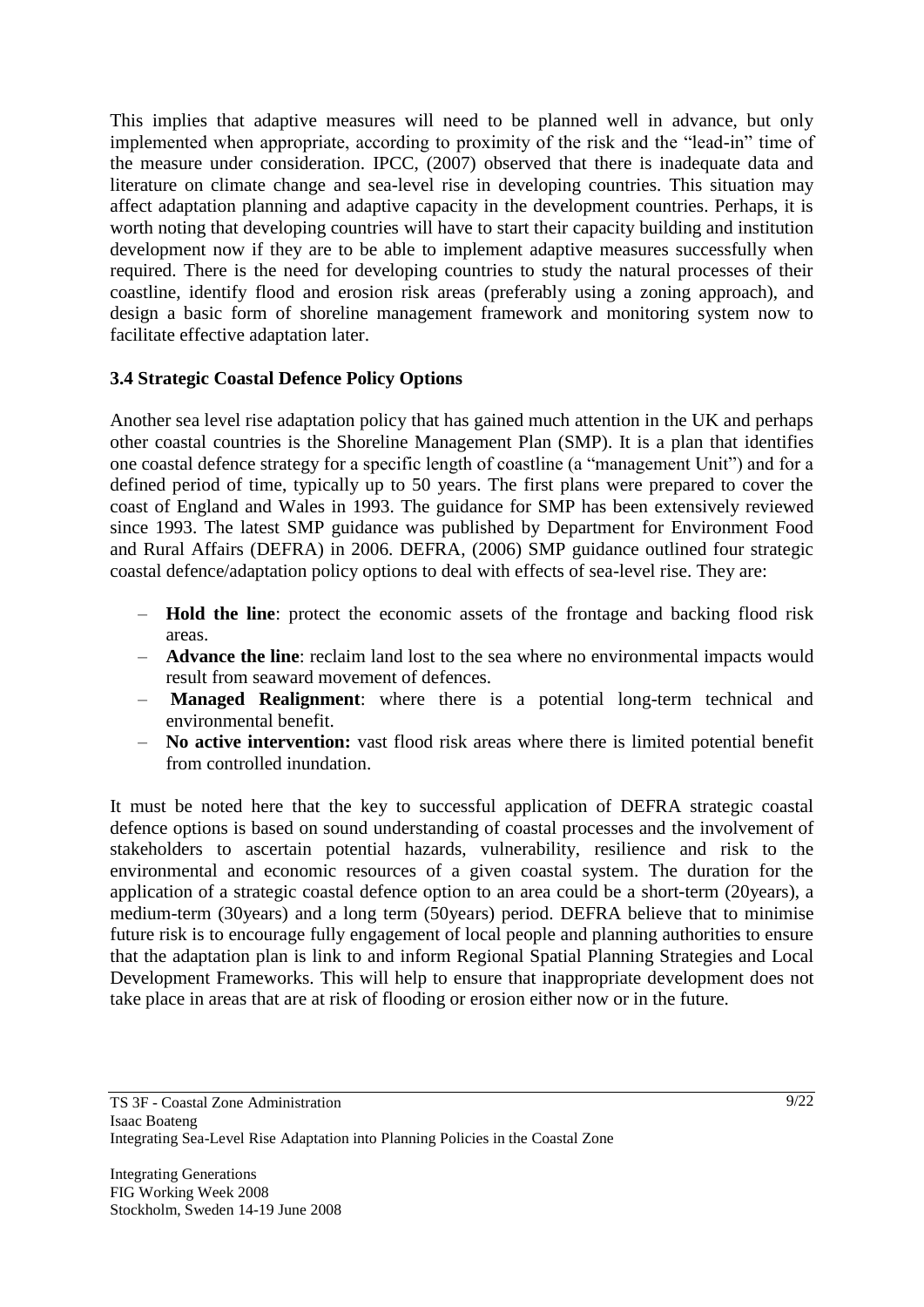### **4. PLANNING POLICY IN THE COASTAL ZONE**

Town planning by its nature is essentially concerned with shaping the future (Ward, 2004). This does not mean that town planners should ignore the past. The past always have some influence on the present and the future. This indicates that planning policies are extensively influenced by the past, present and the future expectations. Keeble, (1969) defined, Town planning as the art and the science of ordering land-uses and siting the buildings and communication routes so as to secure the maximum level of economy, convenience and beauty. This traditional definition also emphasis the need to ensure that siting of buildings, infrastructure, social and economic developments do not only provide present and future convenience but also justify maximum economic benefit at present and in the future. This also implies that cost-benefit analysis of developments is a very important factor that should be considered before given planning permission for some key developments.

The key concepts of the two definitions above show that planning policy in the coastal zone should be based on anticipated future occurrences and problems (climate change, sea-level rise and its anticipated impacts on the coastal zone), exploring their probable impact (Risk assessment), and appraisal of policy options and strategies to solve the problems (assessing alternative adaptation and mitigation options) and the selection of the best sustainable options for implementation. The question often asked by many people is, what does spatial planning have to do with climate change? Many people often forget that spatial planners set the vision for development and decide the way we use and develop the environment. The choice about the use and development of land, coasts and sea could significantly affect the rate of greenhouse gas emissions, the speed and severity of climate change as well as the impact of sea-level rise on coastal settlement.

The adoption of Integrated Coastal Zone Management (ICZM) by many coastal nations has led to the increased level of participation in the decision-making process and the strengthening of institution in the coastal zone. ICZM has helped in the building of capacity, creating awareness of the dynamics and the complexity of the coastal systems and how it should be managed and above all it has developed a sense of ownership of the coastal zone and its institutions among the stakeholders.

One important tool of the concept of sustainable development that has contributed significantly to the developments in the coastal zones is Environmental Impact Assessment (EIA). It tries to ensure that developments do not cause extreme harm to the earth and that any significant harmful effects of a development are mitigated or properly managed. EIA is a process with several important purposes. It is an aid to decision making (Glasson, 1999). Perhaps, it is right to state that many developers nowadays see EIA as a key hurdle to jump before they can get permission to proceed with their development activities.

EIA is a tool that is used to assess physical impacts of development (e.g. building, road and industry) on the natural environment. However, considering the likely effects of climate change and sea-level rise identified by IPCC, 2007, in particular, the impacts on the coastal zones, perhaps it is time introduce Climate Change Impacts Assessment (CCIA) (e.g. impacts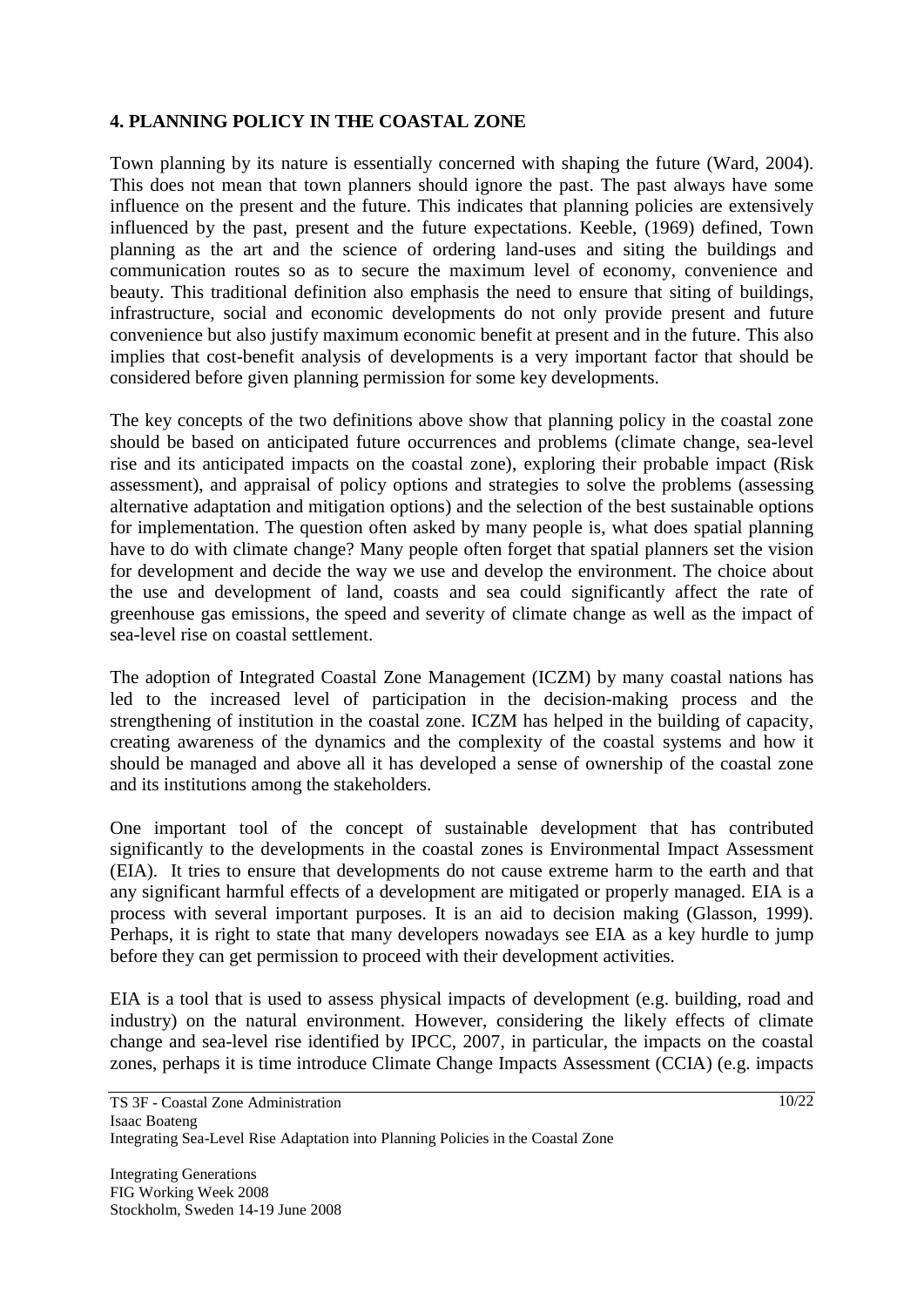of temperature extremes, high or low rainfall, sea-level rise, storm surge, flooding, and erosion) prior to a physical development of an area. Sustainable development is likely to be achieved in the coastal communities if development decisions are made based on both EIA and CCIA.

In most countries, EIA has been integrated into national and local planning policies. Since CCIA could be defined as complementary to EIA, it is probably better if CCIA is also integrated into planning policy so that both could be done by developers concurrently. However, the best way of achieving CCIA in the coastal zone is to integrate climate change and sea-level rise adaptation into the Planning Policies of coastal developments. Another question that comes out at this point is what amount of sea-level rise should therefore be assumed for planning purposes? Walsh et al, (2004) suggested that the best approach might be through risk assessment, based upon the estimated probability of various estimates of sealevel rise. They further explained that for all types of sea-level rise risk assessment, the scenario-building exercise should incorporate all ranges of uncertainty that can be quantified, whether by expert analysis, dynamic modelling or statistical method or a combination of both. This idea of risk assessment from Walsh, et al (2004) is either similar or seems to support the proposition of CCIA in coastal planning policy.

### **5. INTEGRATING CLIMATE CHANGE AND SEA-LEVEL RISE ADAPTATION INTO PLANNING POLICY IN THE COASTAL ZONE**

The coast is an area where land and sea interact (Boateng, 2006). The coastal zone refers to the zone (coast and its adjoining hinterland and offshore) where the coastal environment exerts an influence. The landward limit of the coastal zone, though defined differently by coastal nations, can be said to be marked by the 30m contour above sea level. The coastal zone and its ecosystem is believed to be among the most productive areas that provide food, livelihood and home to millions of species in the world. Coastal zones have a very complex and dynamic environmental system and are perhaps the most vulnerable area in the face of climate change and associated sea-level rise. Hence there is the need to integrate sea-level rise adaptation into planning policy in the coastal zone so as to ensure sustainable development and maximise economic benefit from the coastal zone.

Management of any environmental problem requires the concerted effort of all stakeholders. There is therefore the need to adopt a participatory approach in the integration of the sea-level rise adaptation into the planning policy process. Quite apart from this, the physical processes of the coast, the natural resources and the socio-cultural philosophy of the local people need to be understood in order to select appropriate and sustainable adaptation polices. Table 1 outlines the core strategies and terms of reference for sea-level rise adaptation and Figure 2 (page 16) provides a framework for the various processes that should be followed, in stages, to achieve sustainable integration of sea-level rise adaptation into planning policy. It is important to note that planning policy can operate at different "levels": regional, national and local "levels". The framework below can be used to integrate sea-level rise adaptation into planning policies at all scales (perhaps with little modifications), if the planning policy agenda/objective is to achieve sustainable adaptation to climate induced sea-level rise.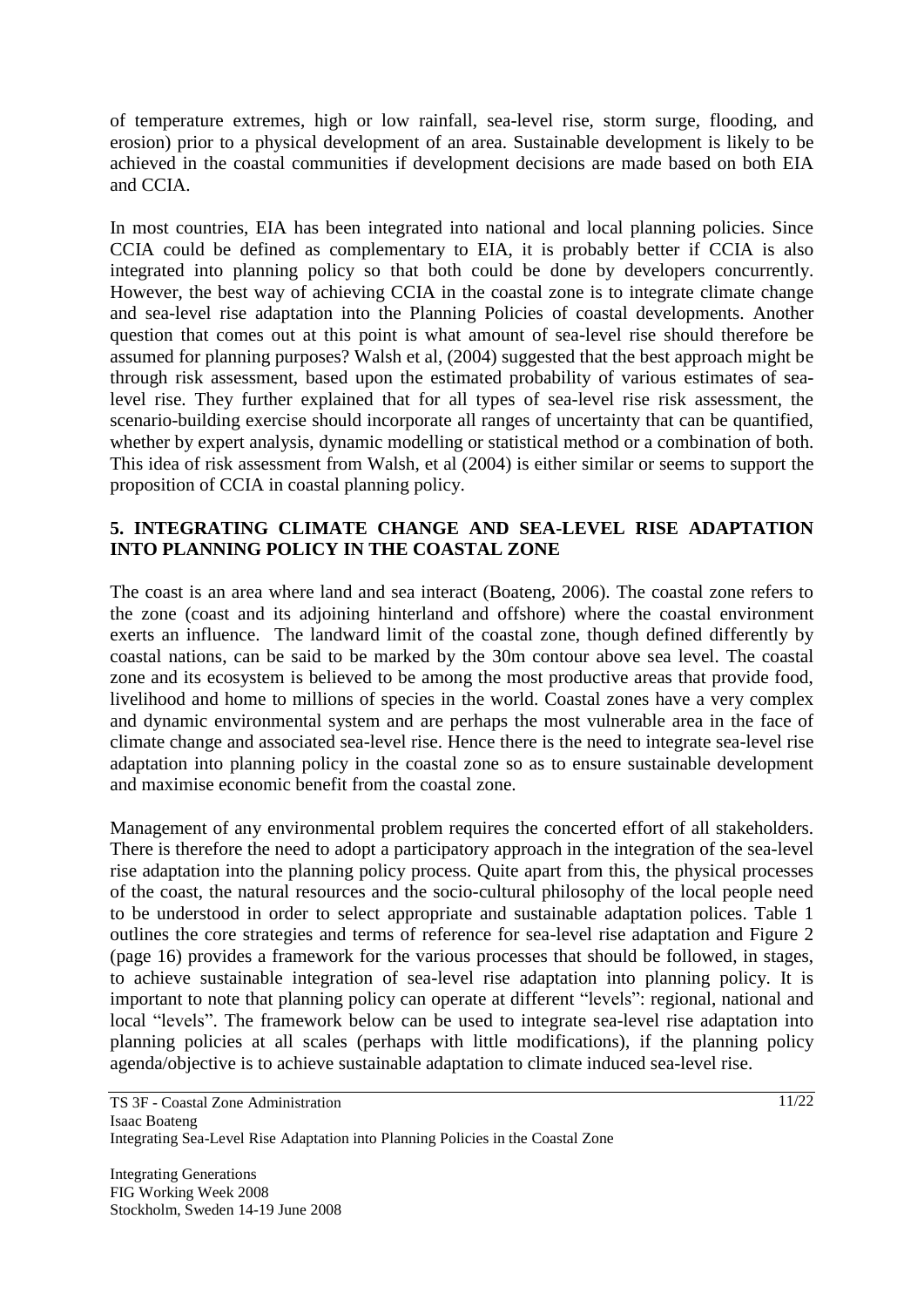| <b>CORE</b><br><b>SEA-LEVEL</b><br><b>RISE</b><br><b>ADAPTATION STRATEGIES</b>             | <b>TERMS OF REFERENCES</b>                                                                                                                                                                                                                    | <b>SOURCES</b>                                                                         |
|--------------------------------------------------------------------------------------------|-----------------------------------------------------------------------------------------------------------------------------------------------------------------------------------------------------------------------------------------------|----------------------------------------------------------------------------------------|
| Sea-Level Rise Adaptation Objectives                                                       | Prevent the loss<br>Tolerate the loss<br>Spread or share the loss<br>Change the affected activity<br>Change the location of the<br>activity                                                                                                   | McCulloch, et al (2002)                                                                |
| Sea-Level Rise Adaptation planning<br>process                                              | Information<br>collection<br>and<br>awareness creation<br>Planning and design<br>Implementation<br>Monitoring and<br>Evaluation.                                                                                                              | Klein et al. (2000)                                                                    |
| Sea-Level Rise Adaptation policy<br>options                                                | Protection<br>Accommodation<br>Retreat<br>(or)<br>Hold the line<br>Advance the line<br><b>Managed Realignment</b><br>No active intervention                                                                                                   | <b>Biljsma</b><br>al.<br>(1996)<br>et<br>adopted by IPCC (2001)<br><b>DEFRA</b> (2006) |
| Basis for selection sea-level rise<br>(SLR) adaptation policy option for<br>implementation | Risk/hazard assessment<br>Cost benefit analysis<br>Local sea-level rise projections<br>Appraisal of the SLR adaptation<br>options base on<br>adaptation<br>policy<br>objectives, natural vulnerability of the<br>coast and human development. | Walsh et al (2004)                                                                     |

**Table 1:** Summary of the Review of Sea-level rise Adaptation Policies

### **5.1 Appraisal of Coastal Adaptation Policy Options**

The aim of this assessment is to identify both the nature and human condition that make one policy option either better or has a comparative advantage to the others. Tables 2A, 2B and 2C show the appraisals for human conditions, natural conditions, and strategic coastal defence options respectively. To be able to choose a reliable policy option there is the need for data gathering. Natural coastal data that need to be gathered include: geology (hard/soft), relief (low/high/cliff), drainage (estuary/delta/lagoon/marsh), local predicted sea-level rise scenario and the physical processes (waves, tide, wind and drift). Data on human activities along the coastline also should be collected and related to the natural conditions of the coast.

The outcome will be a combination of human developments and natural coastal conditions; for example, a harbour city located on a hard coastline or an urban settlement on a low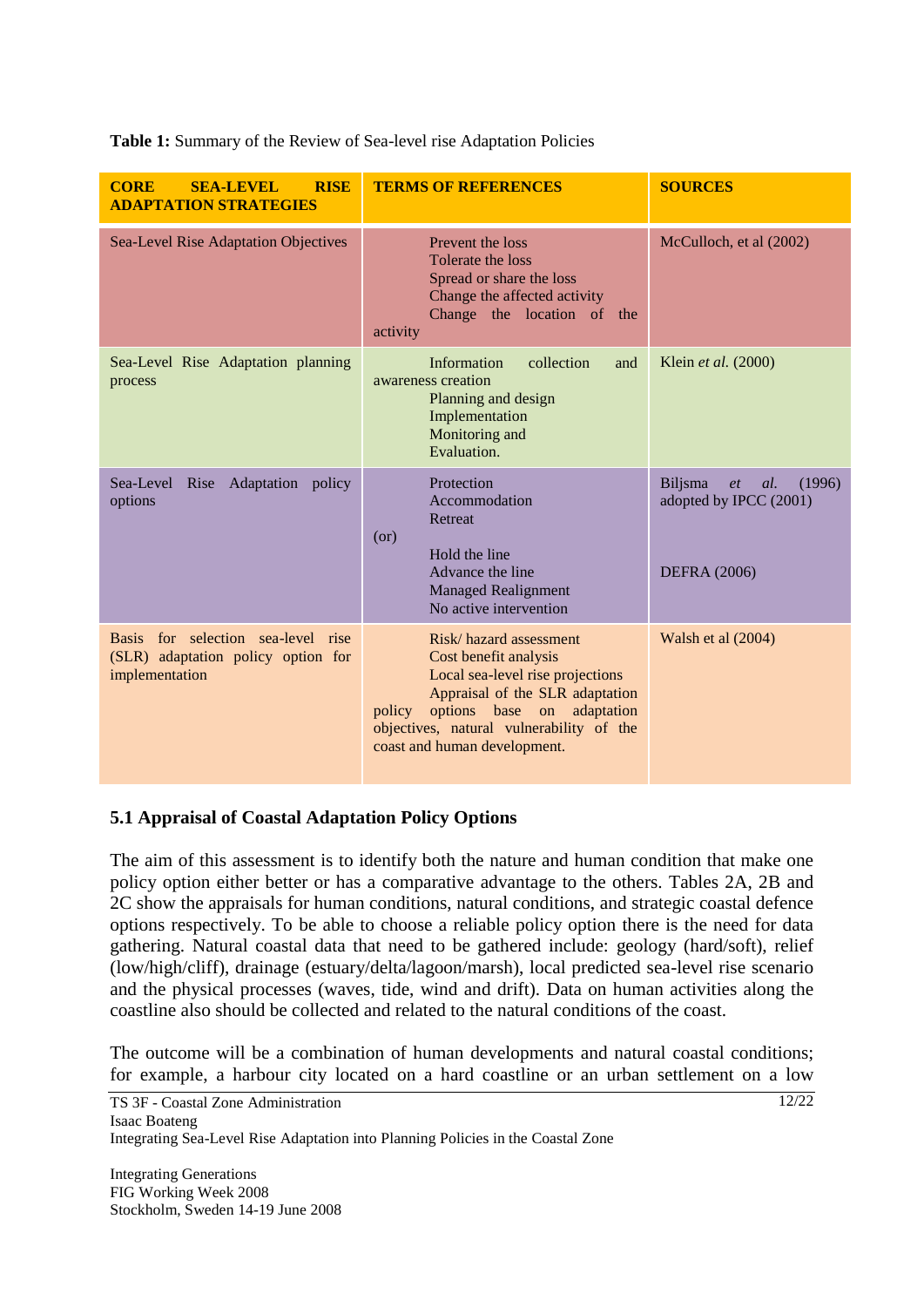coastline say in a delta. The information gathered on the intensity of human development, the natural coastal morphology and the physical processes operating along the coast would determine whether protection, accommodation or retreat is the best option for a particular section of a coastline.

The general principle that can be deduced from tables 2A, 2B and 2C are the obvious outcomes which indicate that where valuable developments and economic activities have been already located on vulnerable coastal lands, protection (hold/advance the line) should be the best policy option unless cost benefit analysis shows that the cost of protection will exceed the value of the developments or the economic activities. Furthermore, where the cost of protection exceeds the value of development and economic resources on vulnerable coastal lands, accommodation (management realignment) should be the best policy option and encourage only low investment on such lands. Finally, where vulnerable coastal lands are not developed or where the cost of accommodation far exceeds the value of development and economic activities on the land, then retreat (no active intervention) should be the best policy option.

| <b>Impact</b> / effects                                                                     | <b>Protection</b>                                                                                                                                                                                                                                | <b>Accommodation</b>                                                                                                                                                              | <b>Retreat</b>                                                                                                                                                                                                            |
|---------------------------------------------------------------------------------------------|--------------------------------------------------------------------------------------------------------------------------------------------------------------------------------------------------------------------------------------------------|-----------------------------------------------------------------------------------------------------------------------------------------------------------------------------------|---------------------------------------------------------------------------------------------------------------------------------------------------------------------------------------------------------------------------|
| <b>Developed</b><br>coastlines                                                              | Must be protected if the cost of<br>protection is less than the value                                                                                                                                                                            | Should be embraced if the soft<br>defences<br>recommended<br>by                                                                                                                   | Should be considered only<br>where the cost of protection                                                                                                                                                                 |
|                                                                                             | of land and properties that<br>would be lost as result of the<br>impact.                                                                                                                                                                         | accommodation<br>offer<br>the<br>can<br>necessary protection for life and<br>properties                                                                                           | far exceeds the value of<br>vulnerable<br>land<br>and<br>properties.                                                                                                                                                      |
| <b>Undeveloped</b><br>coastline                                                             | Allowing the natural processes<br>operate<br>along<br>an<br>to<br>undeveloped coastline may be<br>economical<br>than<br>more<br>protection. Protection may be<br>needed where allowing natural<br>processes leads to<br>severe<br>contamination. | Accommodation<br>ideal<br>be<br>may<br>where the<br>land is<br>for<br>used<br>agricultural<br>production<br>and<br>ecotourism.                                                    | This may be considered the<br>best option for undeveloped<br>coastlines, except where land<br>is really scarce (small Islands)<br>or the undeveloped land along<br>the coast is earmarked for<br>agricultural production. |
| Where<br>local<br>and<br>economy<br>culture depend on<br>coastal and marine<br>resources    | Protection should be the best<br>option if it will not lead to the<br>destruction of the particular<br>coastal resource supporting the<br>economy (eg. beach)                                                                                    | This should be the best option as it<br>soft approaches<br>will<br>use<br>to<br>maintain the natural resilience in<br>order to keep the particular coastal<br>or marine resource. | Retreat should not be<br>an<br>option, except where the local<br>depends<br>economy<br>on<br>ecotourism.                                                                                                                  |
| Where<br>local<br>economy/culture<br>does not depend on<br>coastal and marine<br>resources. | This should not be considered,<br>except where vulnerable land<br>and properties are of higher<br>than<br>the<br>value<br>of<br>cost<br>protection (eg. small islands)                                                                           | It<br>should<br>be<br>possible<br>to<br>accommodate the impacts since<br>residual impacts may not affect the<br>local economy (none or less impact)<br>on local economy)          | Should be possible to retreat,<br>because the local economy<br>may not be affected.                                                                                                                                       |

**Table 2A:** Appraisal of SLR\* Adaptation Policy Options for Human Development Conditions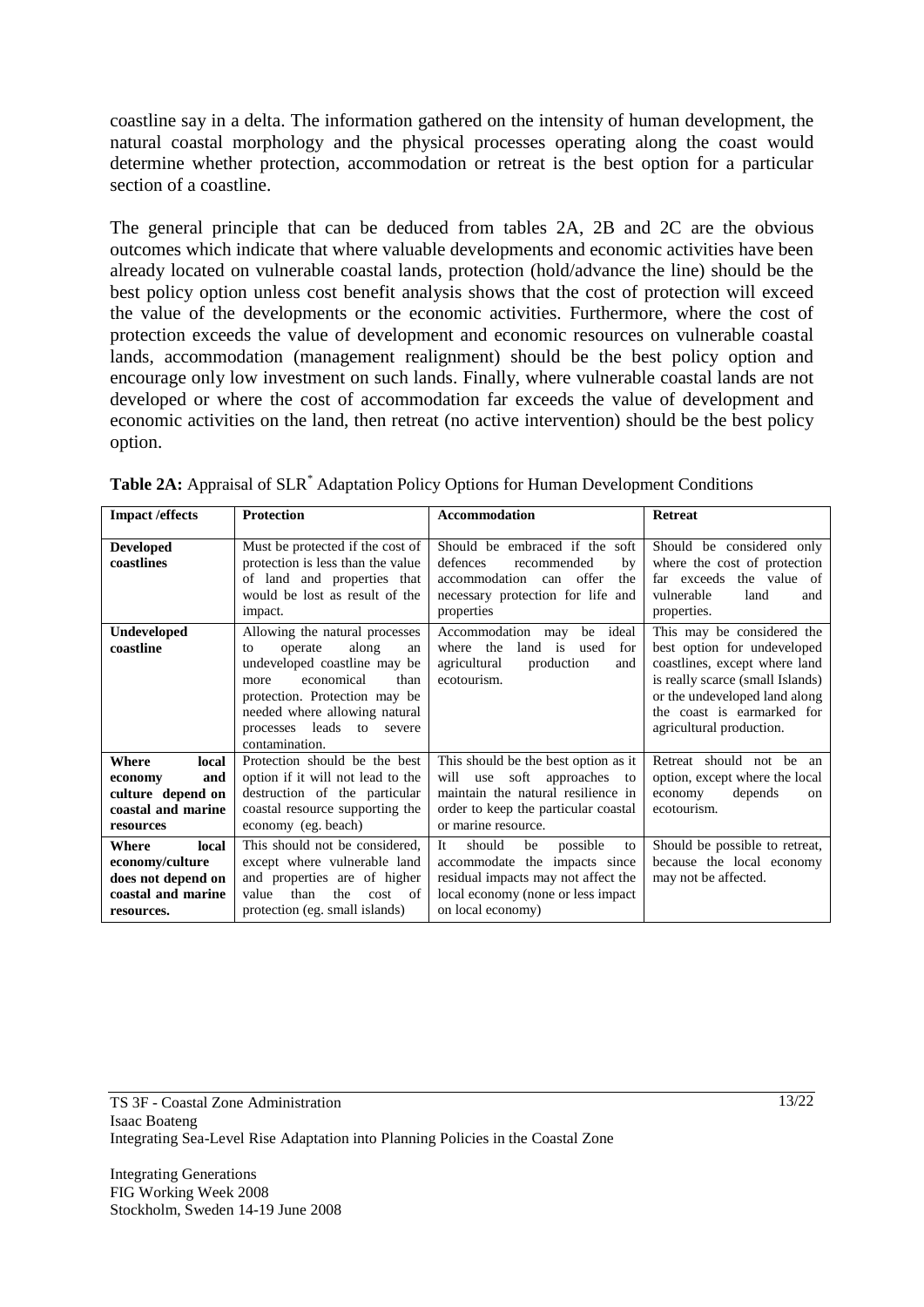|                             | DUA IUVUI IISU                                                                                                                                                                                                                                           |                                                                                                                                                                                                                                       |                                                                                                                                                                                                                                           |
|-----------------------------|----------------------------------------------------------------------------------------------------------------------------------------------------------------------------------------------------------------------------------------------------------|---------------------------------------------------------------------------------------------------------------------------------------------------------------------------------------------------------------------------------------|-------------------------------------------------------------------------------------------------------------------------------------------------------------------------------------------------------------------------------------------|
| <b>Impact/effects</b>       | <b>Protection</b>                                                                                                                                                                                                                                        | <b>Accommodation</b>                                                                                                                                                                                                                  | <b>Retreat</b>                                                                                                                                                                                                                            |
| <b>Hard coastal geology</b> | This may not be beneficial since<br>natural<br>conditions<br>the<br>can<br>withstand the impacts of sea level<br>rise. Perhaps minor schemes like<br>'cliff toe' stabilisation may be<br>necessary.                                                      | Natural conditions provide the<br>resilience<br>necessary<br>for<br>accommodation and there will<br>not be the need to retreat. There<br>may be the need for beach<br>nourishment and rehabilitation<br>of barriers against flooding. | There is no need for retreat<br>since the hard geology can<br>often withstand erosion and<br>thus offer natural protection.                                                                                                               |
| <b>Soft Coastal geology</b> | There is the need for protection<br>since the natural resilience may<br>not be enough to withstand the<br>impacts of sea level rise. Where<br>there is much rainfall and clay<br>geology, cliff slumping may make<br>protection difficult and expensive. | It may be very difficult to<br>accommodate<br>erosion<br>and<br>slumping of soft cliffs                                                                                                                                               | The natural resilience is not<br>strong enough to withstand<br>the impact so retreat will lead<br>greater loss of land,<br>to<br>properties<br>and<br>coastal<br>infrastructure. Here<br>retreat<br>may not be the best option.           |
| Low coastline               | Protection against inundation and<br>erosion will be required. Without<br>protection against flooding, there<br>will be increased intrusion of<br>saltwater into aquifers, loss of<br>beaches and wetlands.                                              | It may be very difficult to<br>accommodate<br>inundation,<br>erosion<br>and<br>reduction<br>of<br>freshwater supply.                                                                                                                  | This will allow wetlands and<br>beaches to migrate inland and<br>survive in the long-term but<br>this implies loss of arable<br>farmlands.<br>low<br>food<br>production and high cost of<br>resettlement and payment of<br>compensations. |
| High (cliff) coastline      | May require little protection in the<br>form of cliff stabilisation and<br>erosion but not protection against<br>flooding.                                                                                                                               | High cliffs provide a natural<br>protection against flooding, thus<br>making<br>accommodation<br>possible.                                                                                                                            | Retreat<br>be<br>not<br>may<br>economical since the natural<br>condition<br>makes<br>accommodation easy.                                                                                                                                  |

#### **Table 2B:** Appraisal of SLR\* Adaptation policy options for Natural Coastal Conditions  $\overrightarrow{S}$  Sea level rise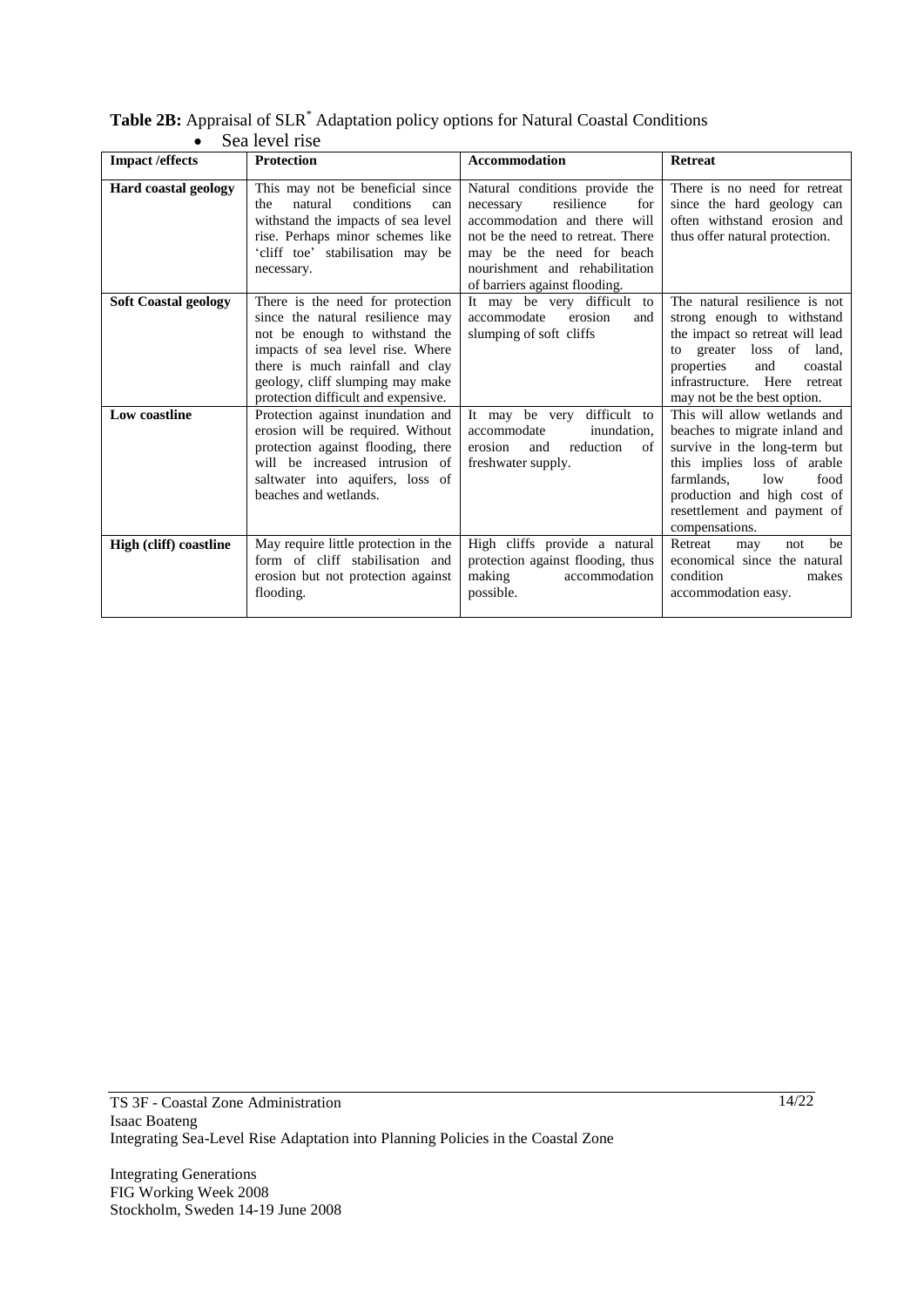| Option                       | Appropriate for Adopt Where       |                                                                                                                                                              | <b>Notes</b>                                                                                                                                                                                                                                     |
|------------------------------|-----------------------------------|--------------------------------------------------------------------------------------------------------------------------------------------------------------|--------------------------------------------------------------------------------------------------------------------------------------------------------------------------------------------------------------------------------------------------|
| Hold the line                | Existing<br>development           | Industrial or urban development<br>present.                                                                                                                  | May also be appropriate for satellites or<br>ribbon development, depending on value<br>protected and cost of protection                                                                                                                          |
|                              | Infrastructure                    | Present and cannot be moved.                                                                                                                                 | Coastal infrastructure is often sited to take<br>advantage of the combined land and sea<br>resource. Any impacts, particularly on the<br>adjacent coast must be accounted for.                                                                   |
|                              | Future<br>planning<br>allocation  | Infrastructure or development<br>planned which can justify the<br>need for and coast of production.                                                          | Current planning guidance presumes against<br>development in areas subject to coastal<br>flooding or erosion.                                                                                                                                    |
|                              | Conservation<br>sites             | Need for protection and positive<br>benefit to the site, or a site exists<br>as a consequence of the present<br>"shoreline"                                  | This needs careful consideration of how the<br>site would evolve if it were reconnected or<br>exposed to an open and active shoreline.                                                                                                           |
| Advance<br>the<br>line.      | Future<br>planning<br>allocation. | Development must use coastal<br>frontage or requires direct access<br>to sea.                                                                                | Likely to have significant impact on<br>remainder of management unit and adjacent<br>units                                                                                                                                                       |
|                              | Advancing<br>shoreline.           | Coast is advancing and value of<br>reclaimed land is greater than any<br>protection costs and there is no<br>attendant negative impact on<br>adjacent coast. | Great care is needed to ensure that this is a<br>long-term trend and that enclosing a<br>sediment sink is not to the net detriment of<br>the system.                                                                                             |
| Managed<br>Realignment       | Narrow coastal<br>margin          | defended<br>Coast<br>is<br>and<br>is<br>retreating or steepening and there<br>is room to allow set back of<br>defences or remove landward<br>constraint.     | As<br>coastal<br>margins<br>gets<br>narrower<br>(steepening beaches, loss of salt marsh etc)<br>exposure increases and leads to more<br>massive and expensive defences, and that<br>justify the need to consider realigning of the<br>shoreline. |
| No<br>active<br>intervention | Conservation<br>sites             | Protection<br>is<br>detrimental<br>to<br>conservation interests and could<br>be improved by allowing natural<br>processes to operate.                        | May need to be managed as a single,<br>stepped or progressive change depending on<br>the conservation interests                                                                                                                                  |
|                              | Retreating<br>shoreline           | Foreshore is eroding and value of<br>land lost is less than the cost of<br>protection                                                                        | For this to be a worthwhile option there<br>should also be a nature conservation benefit<br>or at least no loss.                                                                                                                                 |
|                              | features                          | Mobile natural A feature moves with time, often<br>in a cyclic pattern.                                                                                      | Providing room to move is particularly<br>appropriate in the vicinity of spits, tidal<br>inlets, estuary margins etc.                                                                                                                            |

**Table 2C:** Hypothetical Appraisal of DEFRA"s Strategic Coastal Defence Option

#### **5.2 Framework for Integration**

The framework (Figure 2) could be adopted and implemented in most coastal countries for the integration of climate change adaptation into national and local planning policies. The point of insertion or application of this framework in countries that have planning policy guidance is where the Planning Authority needs to decide whether a given development or a project needs to carry out an EIA. Another parallel decision that must be made at this level is whether the development or the project should equally conduct CCIA (Climate Change Impact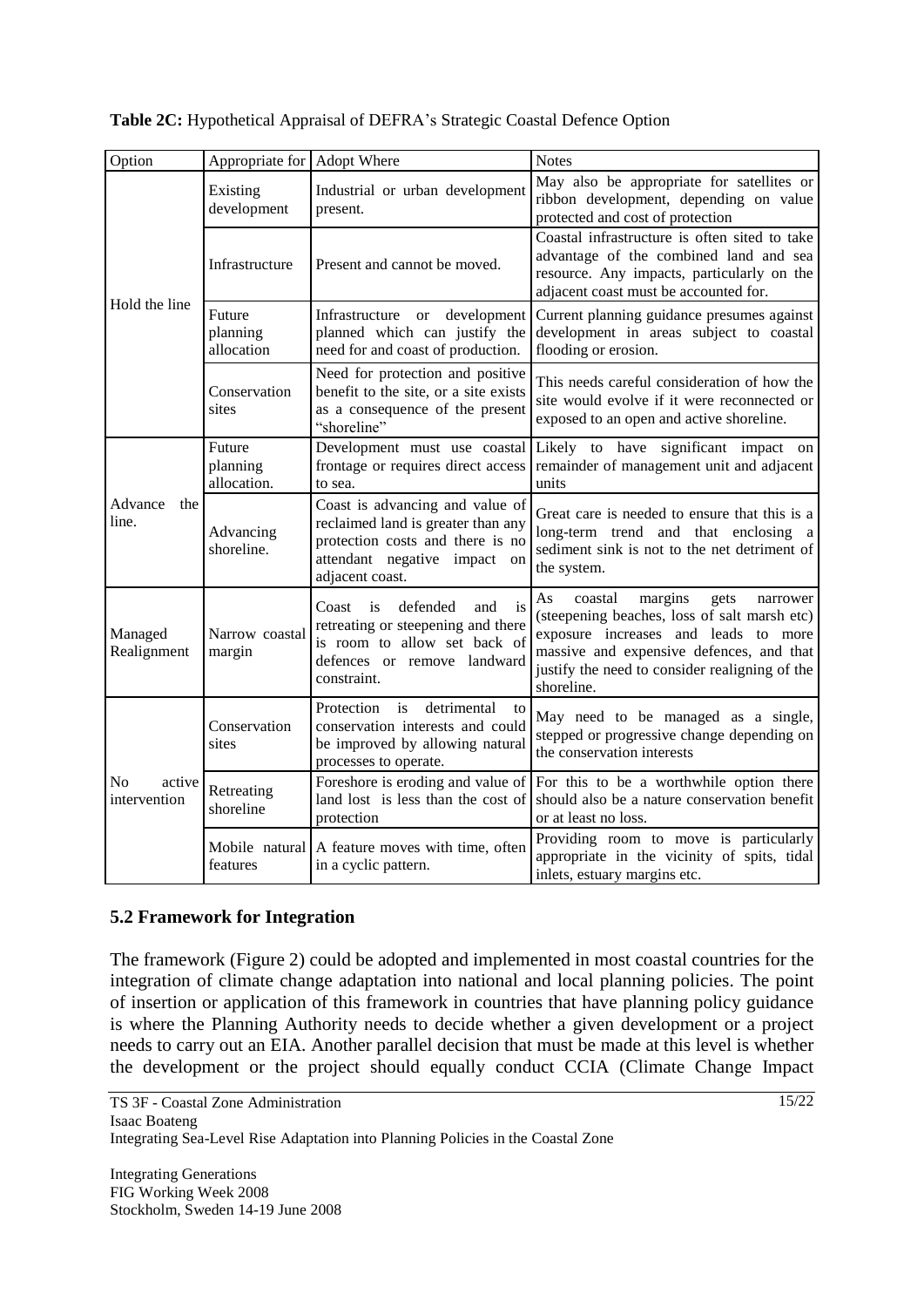Assessment) or not. While EIAs consider the management and mitigation of environmental concerns of a project, the CCIA will consider project vulnerability in a climatic environment and how it can be adapted to the environment given climate change scenarios. Based on professional judgement, a Planning Authority could recommend either assessments (EIA and CCIA) or both to be conducted on a proposed development. On the other hand, where there is no formalised planning policies (e.g. in some developing countries) the framework can be applied to all proposed developments in the coastal zone. However, in both situations the framework can be adapted to develop a planning policy for climate change adaptation for a coastal zone.



**Figure 2:** Framework for Integrating Sea-level rise Adaptation into planning policy

Figure 2 above suggests that climate change adaptation planning starts with information collection and creation of awareness on the issues of climate change. The important information collected (section 5.1) should be used to conduct risk assessment of the possible impact of climate change on the proposed development or on the plan area. The risk assessment should be base on the following: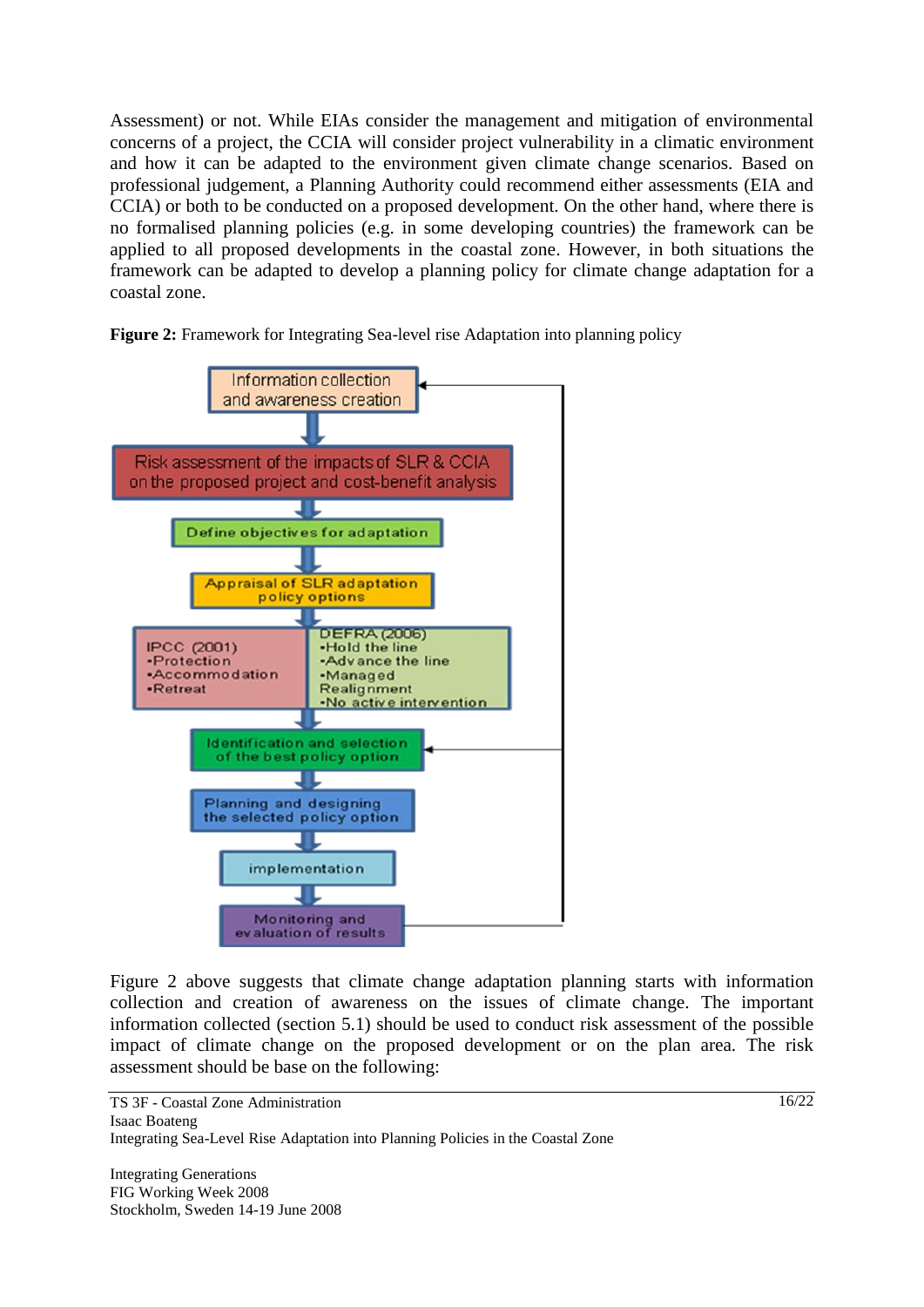- The proposed development or the plan area vulnerability to the present and future climate change;
- The proposed development or the plan area exposure to the present and the likely future impacts of climate change; and
- The potential hazard likely to cause damage to the proposed development or the plan area resulting from climate change.

The risk triangle (figure 3) summarises the three dimensions that climate change risk assessment needs to consider. In Figure 3, the circle represents the entire coastal zone and the triangle inside the circle represents the dimensions of risk in the coastal zone that need to be assessed.

**Figure 3:** Climate Change Risk Assessment Triangle



Source: after Crichton (2001)

When the present risk and the potential risk of future climate change have been ascertained then a cost-benefit analysis can be done based on the development of the proposed project in the plan area without adaptation policy and with adaptation policy. The results of the cost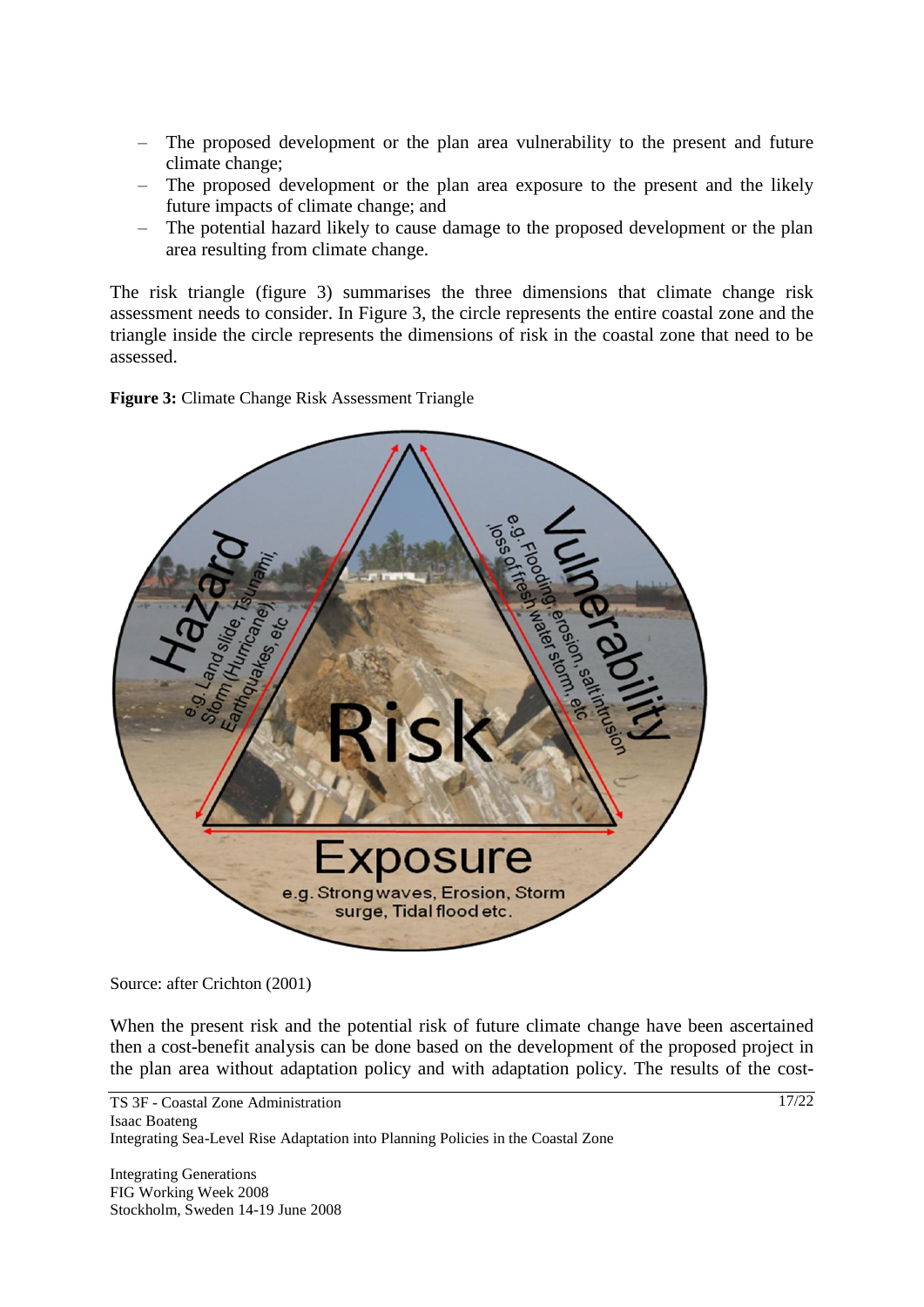benefit analysis should be used to define adaptation objectives (Table 1) for the proposed development or the plan area. The defined objective(s) will then feed into the appraisal of climate change adaptation policy options (Tables 2A, 2B and 2C). The appraisal will help the assessor to identify and select the best adaptation policy option for implementation.

After implementation there should be monitoring and evaluation of results. If the evaluation indicates that the policy is not achieving the intended objective(s) then it might be a wrong identification and selection of the policy option and therefore the policy review must start from there. Again, it might also be the fact that insufficient information was collected at the beginning, which implies that the whole process needs to be reviewed.

The framework does not only create awareness of climate change but also help increased participation in the decision making process. Not only would the information collection aspect help some developing countries to identify the true extent of vulnerability but would also require input from local staff and could help to build capacity in such areas. The monitoring aspect in the framework will also help to reduce the site specific "protect and forget" philosophy which is characterised by donor funded coastal defences in developing countries (e.g. Keta Sea defence in Ghana). However, there are gaps that need to be filled for effective implementation of the framework. First, due to limited technology and weak planning policies in some coastal countries, there is a knowledge gap in the planning and design solutions on the framework. There is the need for training of skilled personnel in coastal science and coastal zone management as part of capacity building. In fact, a search through degree programmes in Sub-Saharan Africa Universities indicates that very few offer degree courses in coastal management. Secondly, the limited finance in developing countries also creates a gap in the policy implementation, especially where protection is considered as the best policy option.

## **6. IMPACTS OF ADAPTATION POLICIES ON COASTAL SETTLEMENTS.**

The processes of adaptation to Climate change and sea level rise in both human and natural systems are very complex and dynamic, often involving numerous assessments depending on existing conditions. Table 2A, 2B and 2C provides comparative merits of coastal responds adaptation policy on both natural and human scenarios of different coastlines. It can be identified that the choice of policy option may be very difficult if one begins to overlay the different natural coastal characteristics with the human development. For instance, what policy option would be best suited for a developed coastline with a soft coastal geology? The success of any option to be selected will depend on the ability to address the financial considerations, the local capacity to deal with sea level rise, good planning and reliable data on the coastline.

In developed countries such as the UK, USA, and the Netherlands, many coastlines are heavily urbanised and the majority of them are well protected with hard and/or "soft" engineering measures. They also have monitoring systems in place to check the resilience of their schemes and the capability to act quickly to maintain and fine tune their performance. Developed countries have the planning, financial and technical capacity to upgrade existing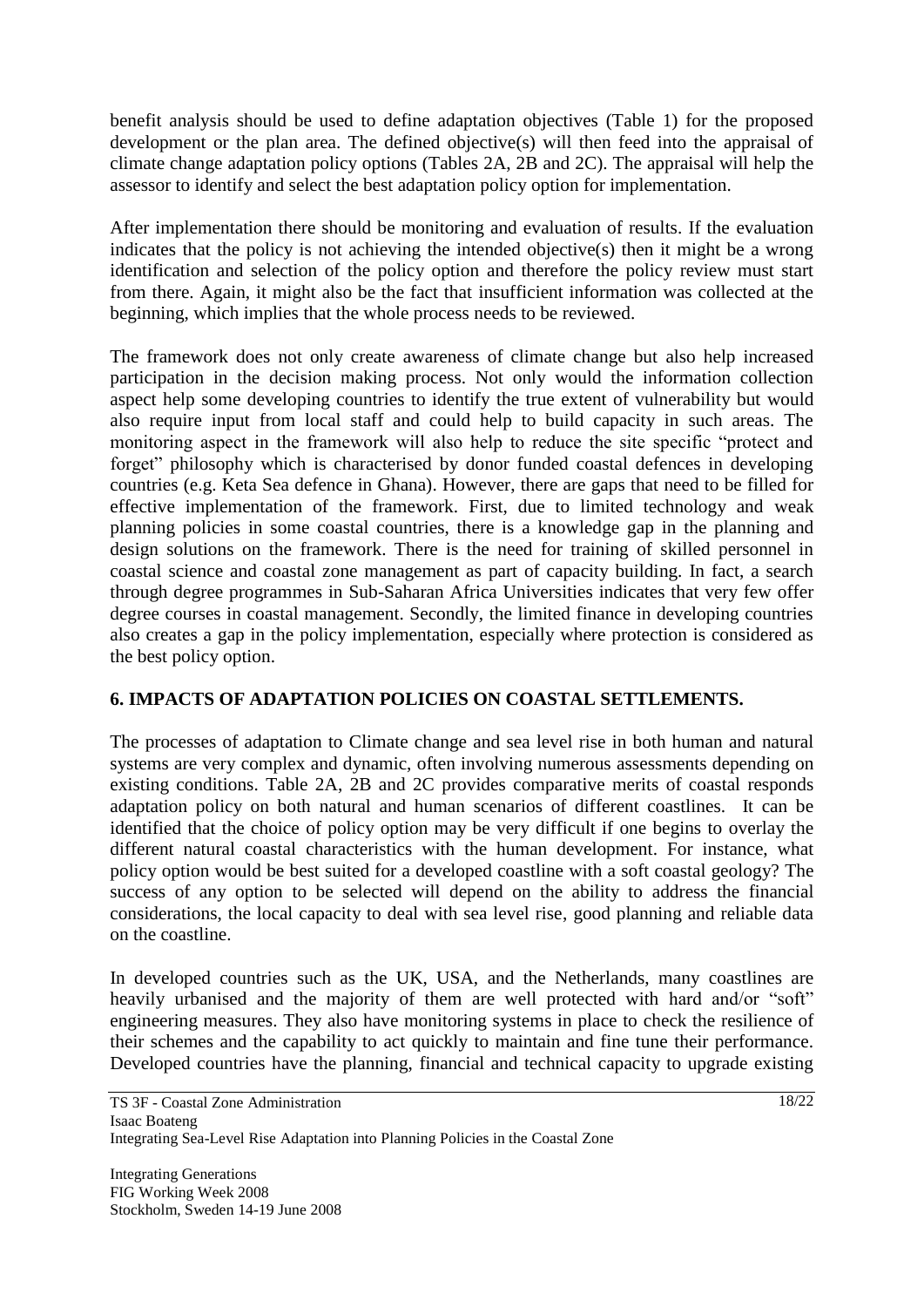defences and even build new defences to withstand the impacts of climate change and sea level rise and would be able to implement effectively almost any of the coastal response adaptation policies. They have the luxury of being able to select the most sustainable or environmentally friendly options and can implement accommodation measures to address residual risks and have the infrastructure and welfare systems enabling communities to recover from "unanticipated" events that do cause problems.

Developing countries in Sub-Saharan Africa, on the other hand do not have these capacities, but they also presently have less development along their coastlines. For instance, Ghana has only 11% of her 550km coastline developed. There are also many fewer examples of coastal engineering in these countries, except at harbours and a few erosion "hot spots". It means that there are opportunities to avoid the potentially costly and unsustainable "development – risk – protection" cycle by attempting to apply retreat and accommodation policies to manage the extent to which their populations and economic activities overlap into the most hazardous areas. However, almost all the countries are currently experiencing rapid coastal urbanisation and this threatens to increase the future risks and the consequent demands for protection options

It could be argued that the author's approach may not be applicable for all developing countries. For example Nicholls and Mimura, (1998) identified that several developing countries in Asia have populated deltas that are vulnerable to sea level rise as well as increased coastal urbanisation. Often the population pressure is such that all fertile land has to be farmed, and safety from episodic coastal hazards is perceived as less important than the provision of food and the opportunity to improve living standards e.g. Bangladesh. Other vulnerable situations such as coral islands may also require novel approaches for they are so small that "retreat" would usually involve migration to a neighbouring higher or larger island or nation. Whatever the case may be, the approach offers a holistic assessment of vulnerability and rigorous appraisal of climate induced sea level rise adaptation policy options for planning in the coastal zone. For instance, developing countries could use the framework to identify the best adaptation planning policy option for their coast before seeking donor support for implementation.

## **7. CONCLUSION**

The analysis above indicates that where a coastline is developed such that the value of the properties along the coast would be considerably higher than the cost of building defences, then protection should be the best option irrespective of the nature of the coastline. Even then it can be argued that major expansion of defences themselves can encourage further development and may not be a long term solution. Instead it could be better to confine protection to a necessary minimum and attempt to educate and direct development away from hazardous locations and to employ accommodation measures to mitigate risks along populated, but more rural coasts. Retreat and manage realignment should be considered where protection and accommodation are likely to fail or cause severe damage to other parts of the coastline. The no active intervention option on the other hand, should be considered where the application of any other option might cause destruction of a conservation site and also where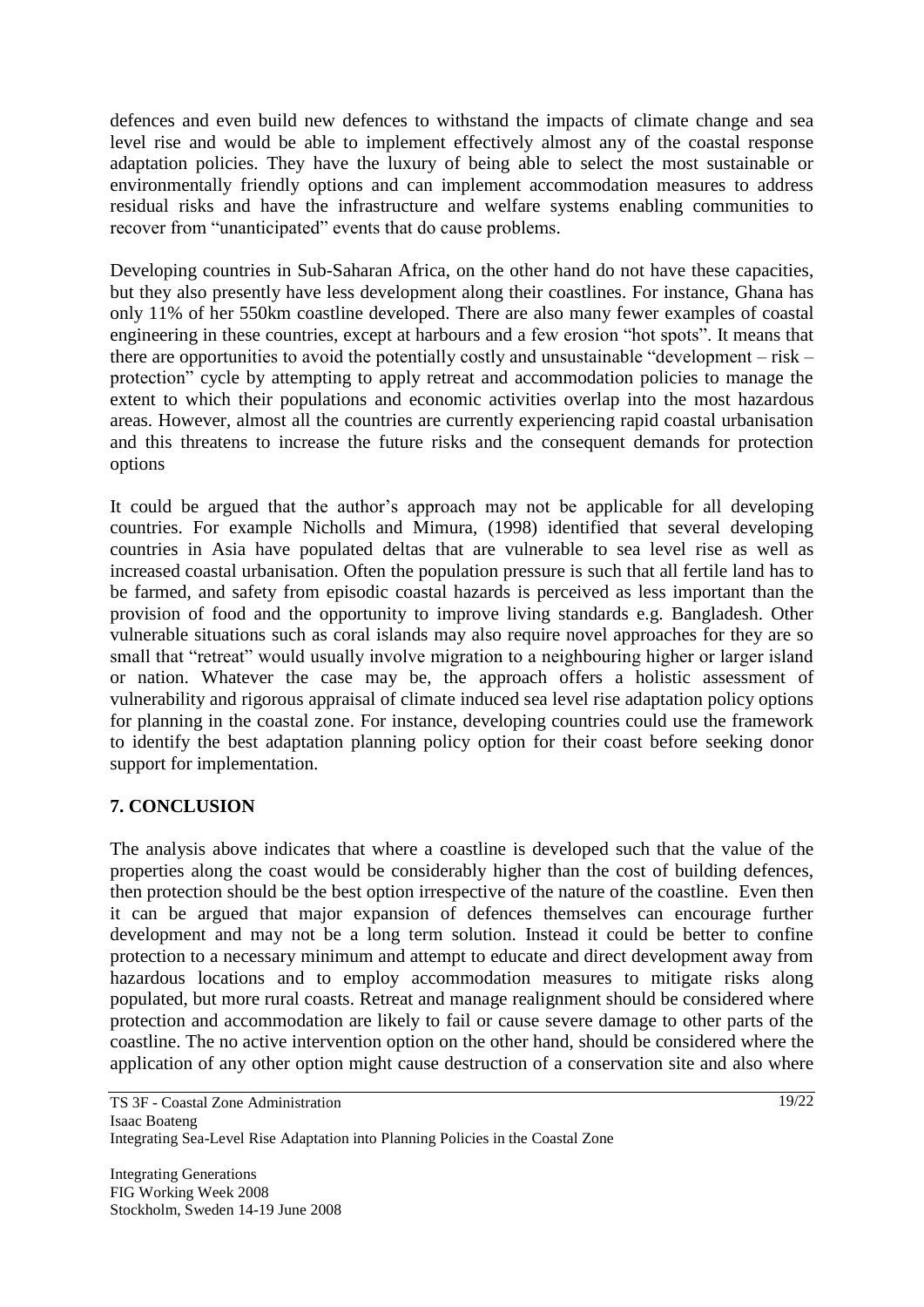the conservation value exceeds the value of land loss. However, developing countries may lack the capacity and resources to implement some of these policy options without assistance.

This implies that the approach could not be generally applied to all coastal settings without some modifications. The framework may require some modification in order to meet the differences in economic strength, institutions, technology, values, development patterns, coastal geomorphology and coastal tenure relations.

The IPCC (2007) report provides increasing confidence that coastlines throughout the world are likely to be subject to increasing flood and erosion pressures due to climate change and its effects upon storms and sea-levels. The recent devastations caused by climate related hazards to most coastal communities (e.g. 2007 flooding in UK, Ghana and Bangladesh as well as 2006 Hurricane Katrina in USA), are clear signs of the IPCC findings. They indicate the strong need for adaptation planning and advance preparation for disaster risk management such as early warnings systems, victims' evacuations and accommodation, health care and insurance. Therefore, there is an urgent need for every coastal community to explore and identify climate change adaptation plan that could potentially offset some of the worst climate change problems, since the impacts of climate change and associated sea level rise is global and probably more predictable and adaptable than other causes of sea-level rise. However, for such adaptation policies to be effective they need to be matched carefully to the local coastal conditions, characteristics and the economic activity at the backshore. They also need to be planned in advance and implemented within an organised framework that includes elements of monitoring, maintenance, local community involvement and capacity building.

### **REFERENCES**

- Bijlsma, L., C.N. Ehler, R.J.T. Klein, S.M. Kulshrestha, R.F. McLean, N. Mimura, R.J. Nicholls, L.A. Nurse, H. Pérez Nieto, E.Z. Stakhiv, R.K. Turner, and R.A. Warrick, (1996). Coastal Zones and Small Islands. In: Climate Change 1995: Impacts, Adaptations, and Mitigation of Climate Change: Scientific-Technical Analyses. Contribution of Working Group II to the Second Assessment Report of the Intergovernmental Panel on Climate Change Watson, R.T., M.C. Zinyowera, and R.H. Moss (eds.). Cambridge University Press, Cambridge, United Kingdom and New York, NY, USA, pp. 289-324. Bird, E. (2000) Coastal Geomorphology: An introduction. Chichester, John Wiley & Sons
- Boateng, I. (2006). Institutional Frameworks in the Administration of Coastal and Marine Space in Africa; In, Administering Marine Spaces: International Issues. Frederiksberg: The International Federation of Surveyors (publication No. 36).
- Crichton, D. (2001) The Implications of Climate Change for the Insurance Industry. Watford: Building Research Establishment.

Dang, N.A. (2003) Internal migration policies in the ESCAP region. Asia-Pacific Population Journal, 18, 27-40.

DEFRA, (2006) Shoreline Management Plan Guidance Volume 2: Procedures. Retrieved January, 2008 from http://www.defra.gov.uk/environ/fcd/policy/smpguid/volume2.pdf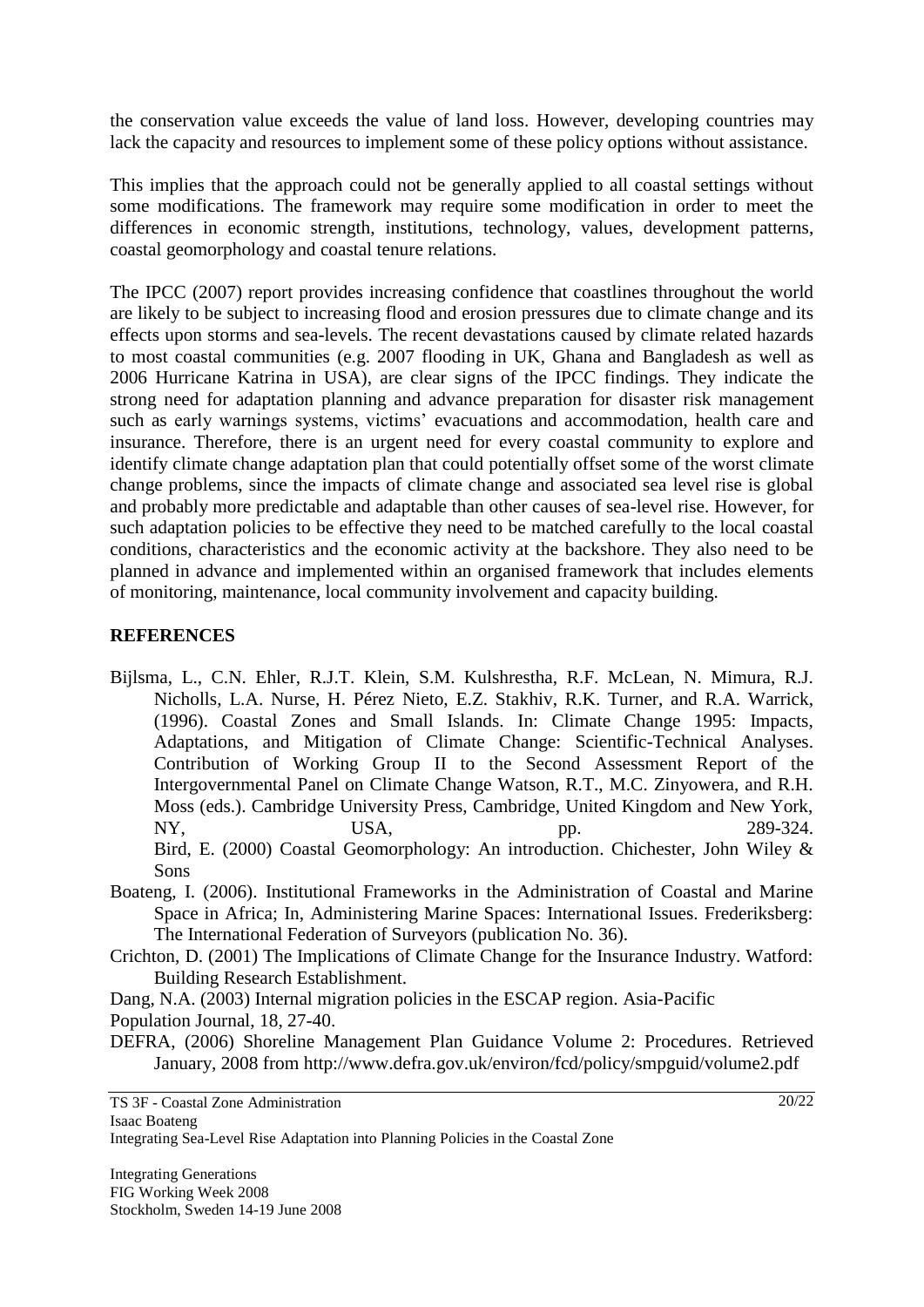- Easterling, W.E. Hurd H.B. and Smith B.J. (2004). Coping with Global Climate Change: The Role of Adaptation in the United States. The Pew Center on Global Climate Change. STRATUS CONSULTING INC.
- French, W.P. (2001). Coastal Defence: processes, problems and solutions. London, Routledge
- Glasson, J., Therivel, R. and Chadwick, A. (1999) Introduction to Environmental Impact Assessment: Principles and procedures, process, practice and prospects (2ed). Philadelphia: UCL press Ltd.
- Hamm, L. et al. (2002). A summary of European experience with shore nourishment. Coastal Engineering, 47, 237-264.
- IPCC, (2007) Climate Change 2007 The Physical Science Basis: Contribution of Working Group I to the Fourth Assessment Report of the IPCC
- IPCC, (2007) Climate Change 2007 Impacts, Adaptation and Vulnerability: Contribution of Working Group II to the Fourth Assessment Report of the IPCC
- Klein, R.J.T., Buckley, E.N., Nicholls, R.J., Ragoonaden, S., Aston, J., Capobianco, M., Mizutani, M., and Nunn, P.D., (2000) Coastal Adaptation. In: Methodologies and Technological Issues in Technology Transfer. A Special Report of IPCC Working Group III Metz, B., O.R. Davidson, J.W. Martens, S.N. van Rooijen, and L.Van Wie McGrory (eds.). Cambridge University Press, Cambridge, United Kingdom and New York, USA, pp.349-372.
- Klein, R.J.T. and Nicholls, R.J. (1999) Assessment of coastal vulnerability to climate change. Ambio, 28(2), 182-187.
- Krauss, N. and McDougal, W. (1996). The effects of sea-walls on the Beach: an updated literature review. *J. Coastal Research,* 12 (3) 691-701
- McCulloch, M.M., Forbes, L.D. and Shaw, W.R. (2002). Coastal Impacts of Climate Change and Sea Level Rise on Prince Edward Island, synthesis Report. Meteorological service of Canada, Geological survey of Canada and Rodshaw environmental consulting,
- Nicholls, R.J. and N. Mimura, (1998). Regional issues raised by sea-level rise and their policy implications. Climate Research, 11(1), 5-18.
- Nicholls, R.J., Wong, P.P., Burkett, V.R., Codignotto, J.O., Hay, J.E., McLean, R.F., Ragoonaden, S. and Woodroffe, C.D. (2007) Coastal systems and low-lying areas. Climate Change 2007: Impacts, Adaptation and Vulnerability. Contribution of Working Group II to the Fourth Assessment Report of the Intergovernmental Panel on Climate Change, M.L. Parry, O.F. Canziani, J.P. Palutikof, P.J. van der Linden and C.E. Hanson, Eds., Cambridge University Press, Cambridge, UK, 315-356.
- Ward, S. (2004) Planning and Urban Change (2ed). London: Sage Publications, incorporated.
- Walsh, K.J.E., Betts, H., Church, J., Pittock, A.B., McInnes, K.L., Jackett, D.R. and McDougall, T.J. (2004) Using Sea Level Rise Projection for Urban Planning in Australia. Journal of Coastal Research, 20 (2) 586 – 598. Florida: West Palm Beach.